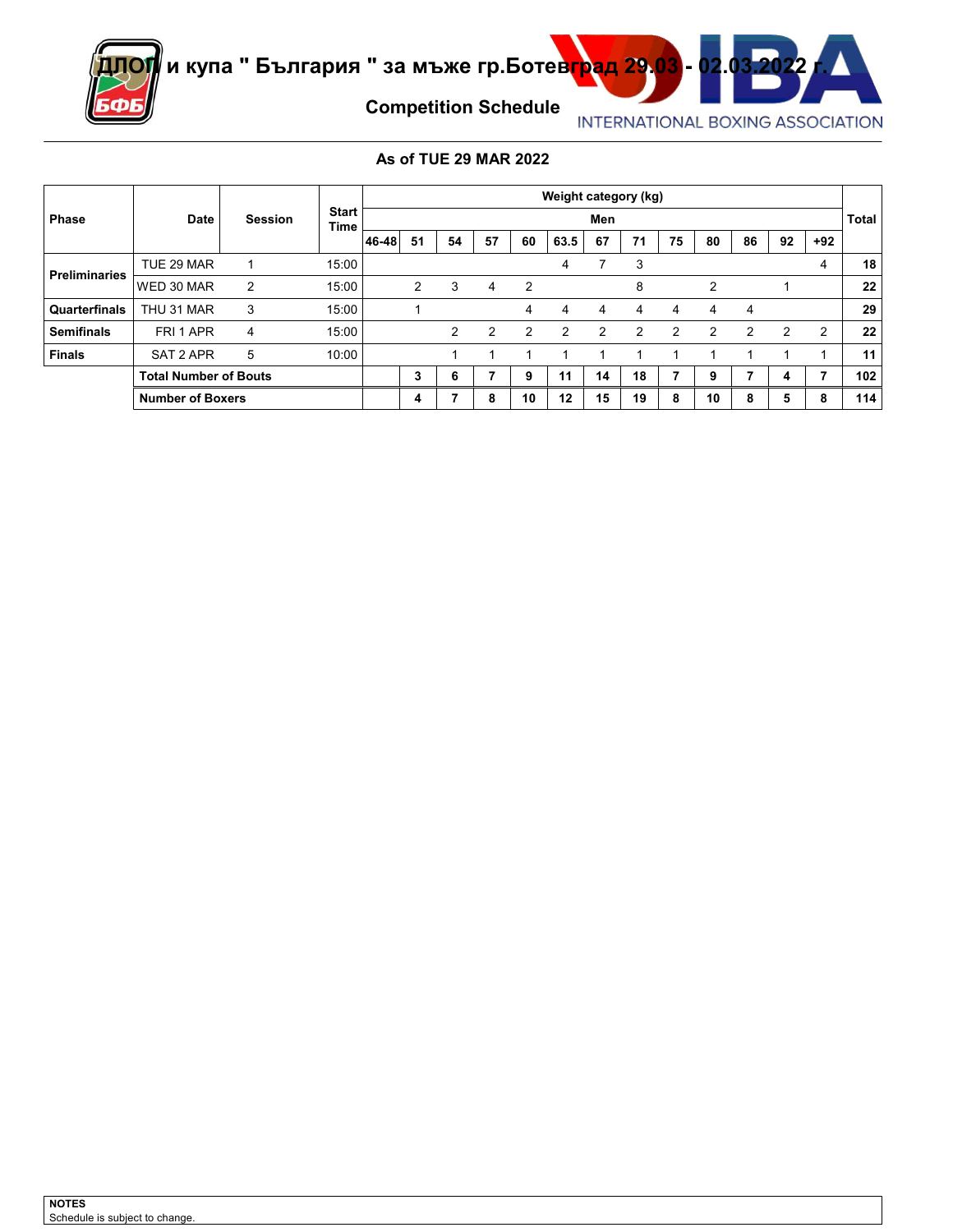

#### **Session 1**

#### **TUE 29 MAR 2022 15:00**

|                |                |                | Order Bout Weight Category |                    | Corner                    | Name                               | Seed                                                   | Team<br>Code                 | Winner                                                  | <b>Result Decision</b> |                |                         |
|----------------|----------------|----------------|----------------------------|--------------------|---------------------------|------------------------------------|--------------------------------------------------------|------------------------------|---------------------------------------------------------|------------------------|----------------|-------------------------|
| $\mathbf{1}$   | $\mathbf{1}$   |                | (63.5kg)                   |                    | <b>RED</b><br><b>BLUE</b> | ДЖУРОВ КРАСИМИР<br>СТОИЛОВ ДИМИТЪР |                                                        | ЛЕВСФ<br>БАББ                | <b>RED</b>                                              | <b>WP</b>              | 3:0            |                         |
|                |                |                |                            | Referee: <b>FB</b> |                           | СИМЕОНОВ НЕШО                      | Judge 1: ПД<br>Judge 2: PC<br>Judge 3: ДЧ              |                              | НЕШЕВ КРАСИМИР<br>ИВАНОВ ГЕОРГИ<br><b>ИВАНОВ ИВЕЛИН</b> |                        |                | 30:27<br>30:27<br>29:28 |
| $\overline{2}$ | $\overline{2}$ |                | (63.5kg)                   |                    | <b>RED</b>                | БАЕВ ХРИСТИЯН                      |                                                        | ЧБРЯГ                        |                                                         |                        |                |                         |
|                |                |                |                            |                    | <b>BLUE</b>               | АНГЕЛОВ ПЕТЪР<br>БЛАГОЕВА МАРИЯ    |                                                        | ЛОКПД                        | <b>BLUE</b>                                             | WP                     | 3:0            |                         |
|                |                |                |                            | Referee: C $\Phi$  |                           |                                    | Judge 1: C $\Phi$<br>Judge 2: ДЧ<br>Judge 3: <b>6C</b> |                              | БЛАГОЕВ КОЦЕ<br><b>ИВАНОВ ИВЕЛИН</b><br>ПОПОВ ИВАН      |                        |                | 27:30<br>27:30<br>27:30 |
| 3              | 3              |                | (63.5kg)                   |                    | <b>RED</b>                | ЦВЕТАНОВ СТОЙКО                    |                                                        | <b>КИЗИЯ</b>                 | <b>RED</b>                                              | <b>WP</b>              | 3:0            |                         |
|                |                |                |                            |                    | <b>BLUE</b>               | ACEHOB ACEH                        |                                                        | СП ПЛ                        |                                                         |                        |                |                         |
|                |                |                |                            | Referee: C $\Phi$  |                           | БЛАГОЕВ КОЦЕ                       | Judge 1: FB<br>Judge 2: PC<br>Judge 3: ПД              |                              | СИМЕОНОВ НЕШО<br>ИВАНОВ ГЕОРГИ<br>НЕШЕВ КРАСИМИР        |                        |                | 29:27<br>30:26<br>29:27 |
| 4              | 4              |                | (63.5kg)                   |                    | <b>RED</b>                | МИТКОВ СТИВЪН                      |                                                        | <b>KNKO</b>                  |                                                         |                        |                |                         |
|                |                |                |                            |                    | <b>BLUE</b>               | ЯНКОВ ПЛАМЕН                       |                                                        | <b>HCA</b>                   | <b>BLUE</b>                                             | <b>RSC</b>             | R <sub>1</sub> |                         |
|                |                |                |                            | Referee: <b>BC</b> |                           | ПОПОВ ИВАН                         | Judge 1: C $\Phi$<br>Judge 2: ПД<br>Judge 3: FB        |                              | БЛАГОЕВА МАРИЯ<br>НЕШЕВ КРАСИМИР<br>СИМЕОНОВ НЕШО       |                        |                |                         |
| 5              | 5              |                | (67kg)                     |                    | <b>RED</b>                | <b>ЕНЧЕВ ЙОРДАН</b>                |                                                        | ПОБЕД                        | <b>RED</b>                                              | <b>WP</b>              | 3:0            |                         |
|                |                |                |                            | Referee: PC        | <b>BLUE</b>               | ГЪЛЪБОВ СТОЯН<br>ИВАНОВ ГЕОРГИ     |                                                        | CT3AF                        |                                                         |                        |                |                         |
|                |                |                |                            |                    |                           |                                    | Judge 1: C $\Phi$<br>Judge 2: ДЧ<br>Judge 3: C $\Phi$  |                              | БЛАГОЕВ КОЦЕ<br><b>ИВАНОВ ИВЕЛИН</b><br>БЛАГОЕВА МАРИЯ  |                        |                | 30:27<br>30:27<br>30:27 |
| 6              | 6              |                | (67kg)                     |                    | <b>RED</b><br><b>BLUE</b> | СЛАВЧЕВ ГЮРСЕС                     |                                                        | <b>КИЗИЯ</b><br><b>OMYPT</b> | <b>RED</b>                                              | <b>RSC</b>             | R <sub>1</sub> |                         |
|                |                |                |                            | Referee: ПД        |                           | ИВАНОВ ДЕНИС<br>НЕШЕВ КРАСИМИР     | Judge 1: <b>BC</b>                                     |                              | ПОПОВ ИВАН                                              |                        |                |                         |
|                |                |                |                            |                    |                           |                                    | Judge 2: FB<br>Judge 3: C $\Phi$                       |                              | СИМЕОНОВ НЕШО<br>БЛАГОЕВ КОЦЕ                           |                        |                |                         |
| $\overline{7}$ |                | 7 <sup>7</sup> | (67kg)                     |                    | <b>RED</b><br><b>BLUE</b> | ЧОНГОВ НИКОЛА<br>АНГЕЛОВ ТОШКО     |                                                        | ЧБРЯГ<br>БУРГА               | <b>RED</b>                                              | RSC                    | R <sub>2</sub> |                         |
|                |                |                |                            | Referee: ДЧ        |                           | <b>ИВАНОВ ИВЕЛИН</b>               | Judge 1: C $\Phi$<br>Judge 2: PC<br>Judge 3: FB        |                              | БЛАГОЕВА МАРИЯ<br>ИВАНОВ ГЕОРГИ<br>СИМЕОНОВ НЕШО        |                        |                | 10:9<br>9:10<br>10:9    |
| 8              |                | 8              | (67kg)                     |                    | RED                       | <b>ГЕОРГИЕВ БОЖИДАР</b>            |                                                        | ЛАДИМ                        |                                                         |                        |                |                         |
|                |                |                |                            |                    | <b>BLUE</b>               | СТОЙЧЕВ ГЕОРГИ                     |                                                        | СПДИМ                        | <b>BLUE</b>                                             | <b>WO</b>              |                |                         |
|                |                |                |                            | Referee: C $\Phi$  |                           | БЛАГОЕВА МАРИЯ                     | Judge 1: <b>6C</b><br>Judge 2: ПД<br>Judge 3: C $\Phi$ |                              | ПОПОВ ИВАН<br>НЕШЕВ КРАСИМИР<br>БЛАГОЕВ КОЦЕ            |                        |                |                         |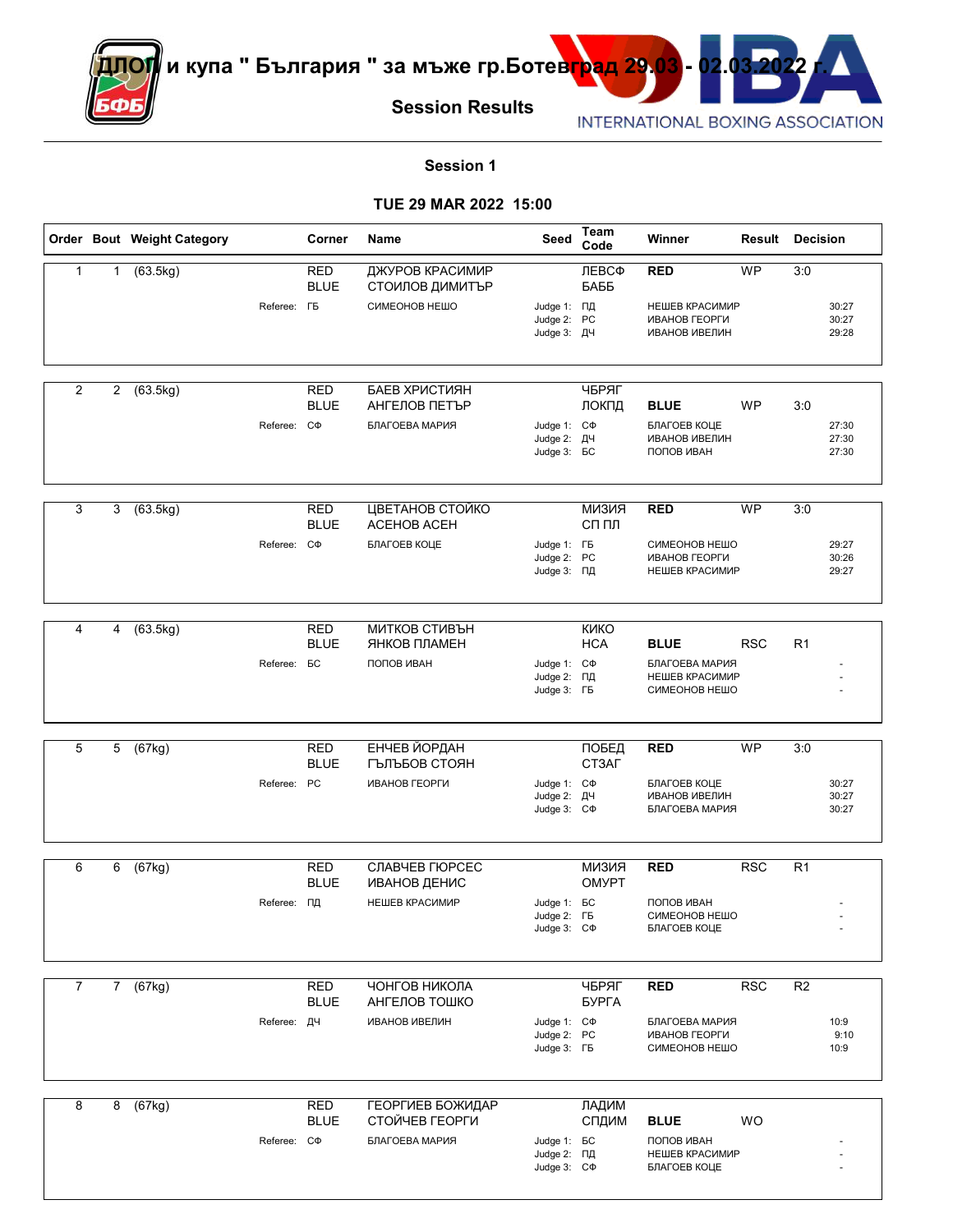

### **Session 1**

#### **TUE 29 MAR 2022 15:00**

|    |    | Order Bout Weight Category |                     | Corner                    | Name                                                   | Seed                                                    | Team<br>Code        | Winner                                                         | Result     | <b>Decision</b> |                         |
|----|----|----------------------------|---------------------|---------------------------|--------------------------------------------------------|---------------------------------------------------------|---------------------|----------------------------------------------------------------|------------|-----------------|-------------------------|
| 9  | 9  | (67kg)                     | Referee: <b>F</b> B | RED<br><b>BLUE</b>        | ЕВСТАТИЕВ ГЕОРГИ<br>МИХАЙЛОВ БОРИСЛАВ<br>СИМЕОНОВ НЕШО | Judge 1: ДЧ                                             | ЛЕВСФ<br>ЛАДИМ      | <b>RED</b><br><b>ИВАНОВ ИВЕЛИН</b>                             | <b>WP</b>  | 3:0             | 29:28                   |
|    |    |                            |                     |                           |                                                        | Judge 2: PC<br>Judge 3: <b>6C</b>                       |                     | ИВАНОВ ГЕОРГИ<br>ПОПОВ ИВАН                                    |            |                 | 30:27<br>29:28          |
| 10 | 10 | (67kg)                     |                     | <b>RED</b><br><b>BLUE</b> | ГОРЯЧИЙ ДАНИИЛ<br>НАНКОВ ДИМИТЪР                       |                                                         | <b>BBC</b><br>ХАРИС | <b>RED</b>                                                     | <b>WP</b>  | 3:0             |                         |
|    |    |                            | Referee:            | CФ                        | БЛАГОЕВ КОЦЕ                                           | Judge 1: ДЧ<br>Judge 2: <b>BC</b><br>Judge 3: C $\Phi$  |                     | <b>ИВАНОВ ИВЕЛИН</b><br>ПОПОВ ИВАН<br>БЛАГОЕВА МАРИЯ           |            |                 | 30:26<br>30:26<br>30:25 |
| 11 | 11 | (67kg)                     |                     | <b>RED</b><br><b>BLUE</b> | ТОДОРОВ ИВАН<br>КИРКОРОВ ВЕНСАН                        |                                                         | ЧБРЯГ<br>ЦСКА       | <b>BLUE</b>                                                    | <b>RSC</b> | R <sub>3</sub>  |                         |
|    |    |                            | Referee: ПД         |                           | НЕШЕВ КРАСИМИР                                         | Judge 1: FB<br>Judge 2: PC<br>Judge 3: ДЧ               |                     | СИМЕОНОВ НЕШО<br>ИВАНОВ ГЕОРГИ<br><b>ИВАНОВ ИВЕЛИН</b>         |            |                 | 18:20<br>17:20<br>18:20 |
| 12 | 12 | (71kg)                     |                     | <b>RED</b>                | МАРИНОВ ИВАЙЛО                                         |                                                         | ЛОКПД               |                                                                |            |                 |                         |
|    |    |                            | Referee: <b>BC</b>  | <b>BLUE</b>               | ВЛАДИМИРОВ ДАНИЕЛ<br>ПОПОВ ИВАН                        | Judge 1: C $\Phi$<br>Judge 2: C $\Phi$<br>Judge 3: FB   | МИНПК               | <b>BLUE</b><br>БЛАГОЕВ КОЦЕ<br>БЛАГОЕВА МАРИЯ<br>СИМЕОНОВ НЕШО | <b>WP</b>  | 3:0             | 27:30<br>27:30<br>27:30 |
| 13 | 13 | (71kg)                     |                     | <b>RED</b><br><b>BLUE</b> | <b>МИТЕВ КРИСТИЯН</b><br>ЮСЕИНОВ АЙХАН                 |                                                         | ПИРИН<br>ЦСКА       | <b>RED</b>                                                     | <b>RSC</b> | R <sub>1</sub>  |                         |
|    |    |                            | Referee: PC         |                           | ИВАНОВ ГЕОРГИ                                          | Judge 1: ДЧ<br>Judge 2: ПД<br>Judge 3: FB               |                     | <b>ИВАНОВ ИВЕЛИН</b><br>НЕШЕВ КРАСИМИР<br>СИМЕОНОВ НЕШО        |            |                 |                         |
| 14 | 14 | (71kg)                     |                     | <b>RED</b><br><b>BLUE</b> | ДЕНЕВ ТОНИ<br>ПАРУШЕВ ДЕЙВИД                           |                                                         | <b>PYCE</b><br>БАББ | <b>BLUE</b>                                                    | <b>WP</b>  | 3:0             |                         |
|    |    |                            | Referee: ДЧ         |                           | <b>ИВАНОВ ИВЕЛИН</b>                                   | Judge 1: <b>BC</b><br>Judge $2:$ $C\Phi$<br>Judge 3: ПД |                     | ПОПОВ ИВАН<br><b>ЫЈАГОЕВА МАРИЯ</b><br>НЕШЕВ КРАСИМИР          |            |                 | 27:30<br>27:30<br>27:30 |
| 15 |    | 15 (+92kg)                 |                     | <b>RED</b><br><b>BLUE</b> | <b>ИВАНОВ ВАЛДЕМАР</b><br>СТЕФАНОВ ЮЛИЯН               |                                                         | БДИН<br><b>PYCE</b> | <b>RED</b>                                                     | RSC        | R <sub>2</sub>  |                         |
|    |    |                            | Referee: <b>FB</b>  |                           | СИМЕОНОВ НЕШО                                          | Judge 1: C $\Phi$<br>Judge 2: <b>BC</b><br>Judge 3: ПД  |                     | БЛАГОЕВ КОЦЕ<br>ПОПОВ ИВАН<br>НЕШЕВ КРАСИМИР                   |            |                 | 9:10<br>9:10<br>9:10    |
| 16 |    | 16 (+92kg)                 |                     | <b>RED</b><br><b>BLUE</b> | МИЛЕНКОВ ВАСИЛ<br>ВЪЛКОВ ПЕТЪР                         |                                                         | <b>HCA</b><br>ЧБРЯГ | <b>RED</b>                                                     | <b>WP</b>  | 3:0             |                         |
|    |    |                            | Referee: ПД         |                           | НЕШЕВ КРАСИМИР                                         | Judge 1: ДЧ<br>Judge 2: PC<br>Judge 3: FB               |                     | ИВАНОВ ИВЕЛИН<br>ИВАНОВ ГЕОРГИ<br>СИМЕОНОВ НЕШО                |            |                 | 29:28<br>30:27<br>30:27 |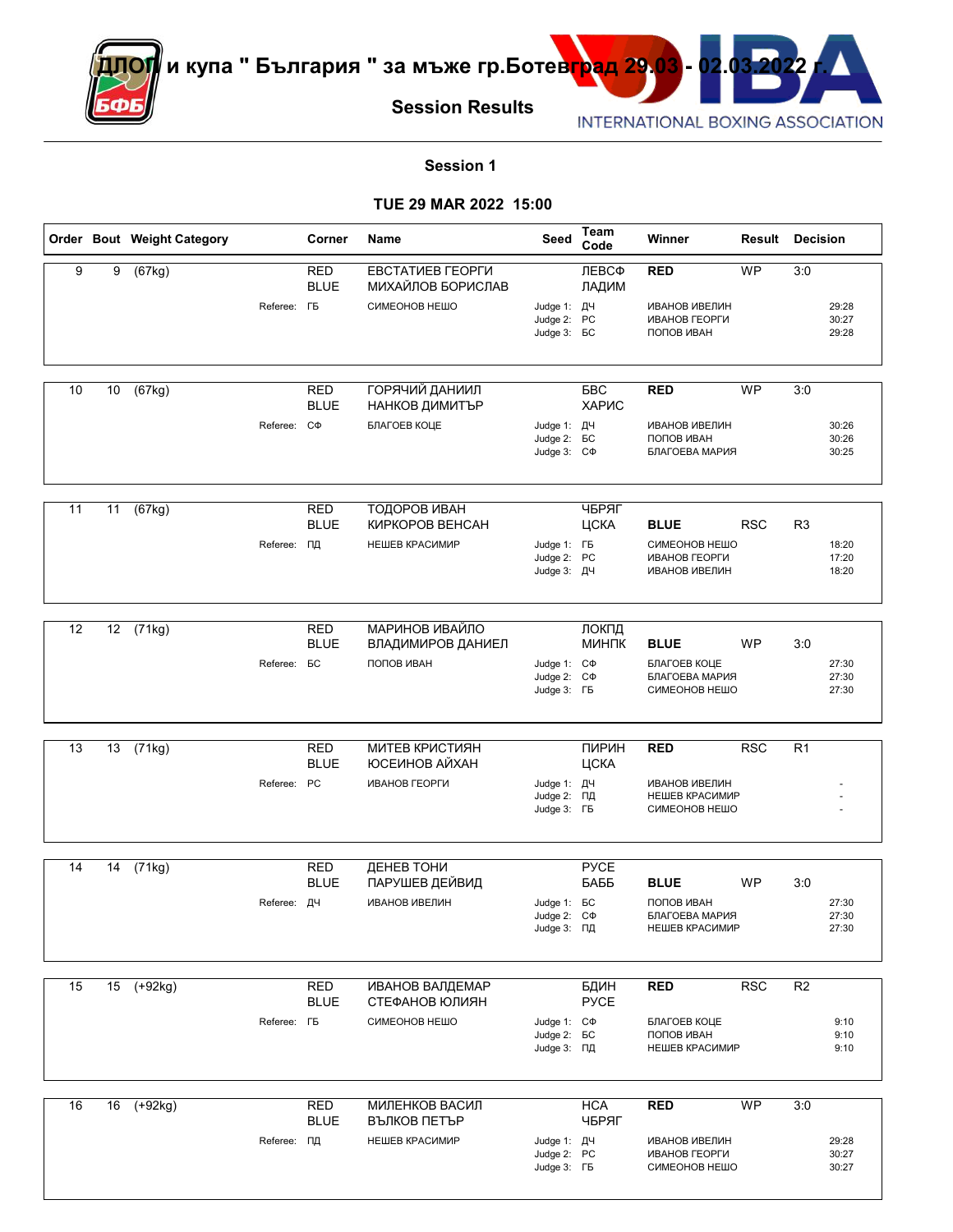

#### **Session 1**

#### **TUE 29 MAR 2022 15:00**

|    |    | Order Bout Weight Category |             | Corner                    | Name                            | Seed                                                | Team<br>Code        | Winner                                           | Result    | <b>Decision</b> |                               |
|----|----|----------------------------|-------------|---------------------------|---------------------------------|-----------------------------------------------------|---------------------|--------------------------------------------------|-----------|-----------------|-------------------------------|
| 17 | 17 | $(+92kg)$                  |             | <b>RED</b><br><b>BLUE</b> | ГЕРГОВ ТОНИ<br>РУСАНОВ ВАСИЛ    |                                                     | ЧБРЯГ<br>КПВ        | <b>BLUE</b>                                      | <b>WP</b> | 3:0             |                               |
|    |    |                            | Referee:    | БC                        | ПОПОВ ИВАН                      | Judge 1: $C\Phi$<br>Judge 2: $C\Phi$<br>Judge 3: ДЧ |                     | БЛАГОЕВ КОЦЕ<br>БЛАГОЕВА МАРИЯ<br>ИВАНОВ ИВЕЛИН  |           |                 | 27:30<br>27:30<br>27:30       |
| 18 | 18 | $(+92kg)$                  |             | <b>RED</b><br><b>BLUE</b> | МОРЕХОН ЙОРДАН<br>АНГЕЛОВ ПЕТЪР |                                                     | <b>BBC</b><br>БУРГА | <b>RED</b>                                       | KO        | R <sub>1</sub>  |                               |
|    |    |                            | Referee: ДЧ |                           | ИВАНОВ ИВЕЛИН                   | Judge 1: ПД<br>Judge 2: PC<br>Judge 3: FB           |                     | НЕШЕВ КРАСИМИР<br>ИВАНОВ ГЕОРГИ<br>СИМЕОНОВ НЕШО |           |                 | $\overline{\phantom{a}}$<br>- |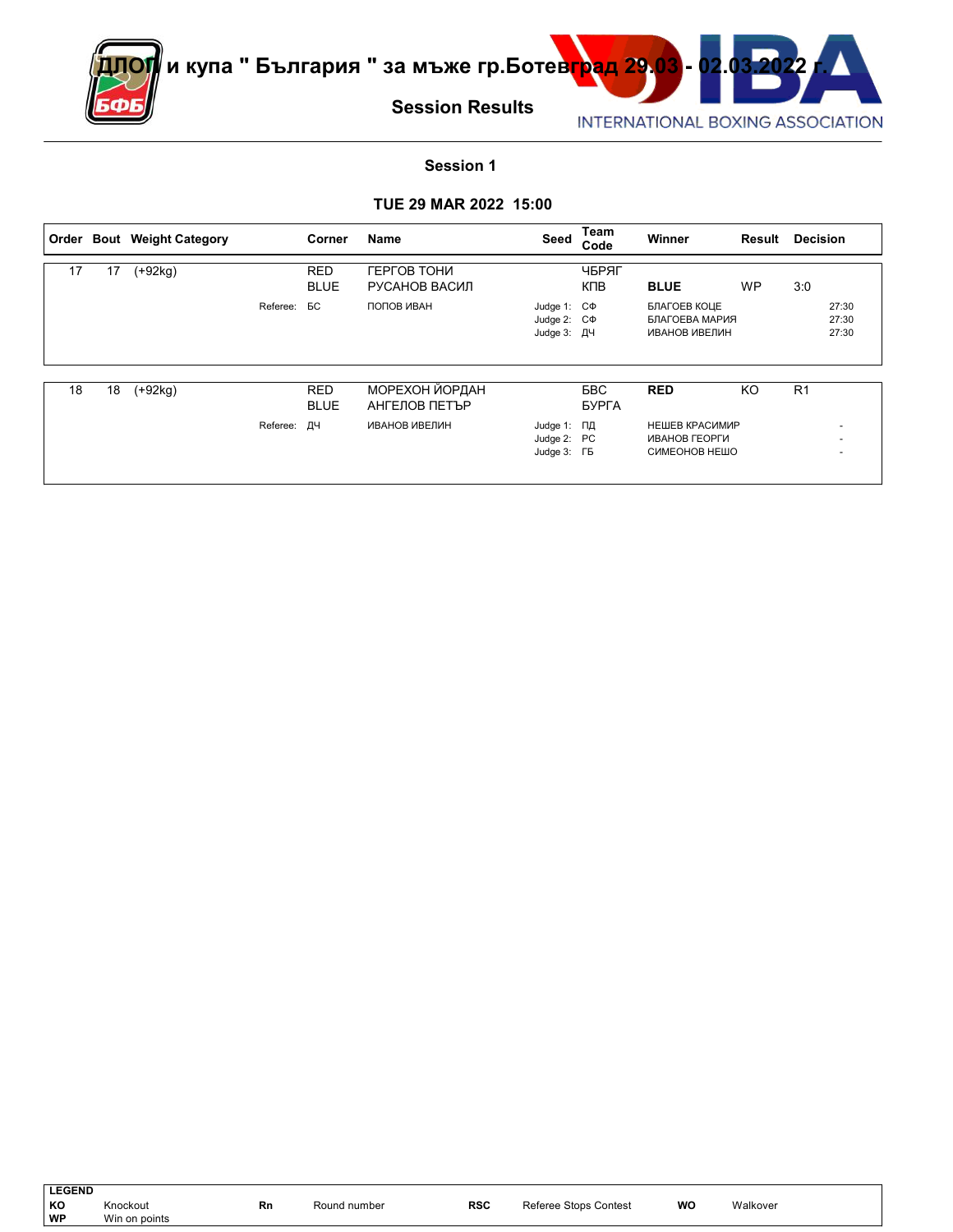

<mark>ДОГ</mark> и купа " България " за мъже гр.Ботевград 29.03 <mark>- 02</mark>



**Session Results**

#### **Session 2**

## **WED 30 MAR 2022 15:00**

|                |    | Order Bout Weight Category |                    | Corner                    | Name                                              | Seed                                                   | <b>Team</b><br>Code               | Winner                                                  |           | <b>Result Decision</b>      |
|----------------|----|----------------------------|--------------------|---------------------------|---------------------------------------------------|--------------------------------------------------------|-----------------------------------|---------------------------------------------------------|-----------|-----------------------------|
| $\mathbf{1}$   | 19 | (51kg)                     | Referee: CФ        | <b>RED</b><br><b>BLUE</b> | САБРИ ЕРГЮНАЛ<br>ДИМИТРОВ ДИМИТЪР<br>БЛАГОЕВ КОЦЕ | Judge 1: ДЧ                                            | АРДА<br><b>POTYH</b>              | <b>RED</b><br><b>ИВАНОВ ИВЕЛИН</b>                      | KO        | R <sub>1</sub>              |
|                |    |                            |                    |                           |                                                   | Judge 2: <b>6C</b><br>Judge 3: ПД                      |                                   | ПОПОВ ИВАН<br>НЕШЕВ КРАСИМИР                            |           |                             |
| $\overline{2}$ | 20 | (51kg)                     |                    | <b>RED</b><br><b>BLUE</b> | СИМЕОНОВ ГЕОРГИ<br>ДИКОВ АНГЕЛ                    |                                                        | ЧБРЯГ<br>ДОБРИ                    | <b>RED</b>                                              | <b>WP</b> | 2:1                         |
|                |    |                            | Referee: <b>FB</b> |                           | СИМЕОНОВ НЕШО                                     | Judge 1: PC<br>Judge 2: ПД<br>Judge 3: C $\Phi$        |                                   | ИВАНОВ ГЕОРГИ<br>НЕШЕВ КРАСИМИР<br>БЛАГОЕВА МАРИЯ       |           | * 28:28<br>28:28 *<br>28:27 |
| 3              | 21 | (54kg)                     |                    | <b>RED</b><br><b>BLUE</b> | ИВАНОВ ЛАТИН<br>ВАСИЛЕВ ДАРИСЛАВ                  |                                                        | БАЛКА<br>Л <b>ЕВСЗ</b>            | <b>RED</b>                                              | <b>WP</b> | 2:1                         |
|                |    |                            | Referee: ПД        |                           | НЕШЕВ КРАСИМИР                                    | Judge 1: C $\Phi$<br>Judge 2: ДЧ<br>Judge 3: PC        |                                   | БЛАГОЕВ КОЦЕ<br><b>ИВАНОВ ИВЕЛИН</b><br>ИВАНОВ ГЕОРГИ   |           | 26:30<br>* 28:28<br>29:28   |
| 4              | 22 | (54kg)                     |                    | <b>RED</b><br><b>BLUE</b> | ДИМИТРОВ АНДРЕАС<br>ГАВРИЛОВ БОЖИДАР              |                                                        | <b><i>HMOPE</i></b><br><b>HCA</b> | <b>RED</b>                                              | <b>WP</b> | 3:0                         |
|                |    |                            | Referee: C $\Phi$  |                           | БЛАГОЕВА МАРИЯ                                    | Judge 1: C $\Phi$<br>Judge 2: <b>BC</b><br>Judge 3: FB |                                   | БЛАГОЕВ КОЦЕ<br>ПОПОВ ИВАН<br>СИМЕОНОВ НЕШО             |           | 29:28<br>29:28<br>29:28     |
| 5              | 23 | (54kg)                     |                    | <b>RED</b><br><b>BLUE</b> | ГЕЧЕВ АЛЕКСИ                                      |                                                        | КККММ<br>ЛЕВСФ                    | <b>BLUE</b>                                             | WP        | 3:0                         |
|                |    |                            | Referee: ДЧ        |                           | РАДЕВ ЯСЕН<br><b>ИВАНОВ ИВЕЛИН</b>                | Judge 1: PC<br>Judge 2: ПД<br>Judge 3: FB              |                                   | ИВАНОВ ГЕОРГИ<br>НЕШЕВ КРАСИМИР<br>СИМЕОНОВ НЕШО        |           | 27:30<br>27:30<br>27:30     |
| 6              | 24 | (57kg)                     |                    | <b>RED</b><br><b>BLUE</b> | ДИАС ХАВИЕР<br>АСЕНОВ ДАНИЕЛ                      |                                                        | <b>BBC</b><br>АПРИЛ               | <b>RED</b>                                              | <b>WP</b> | 3:0                         |
|                |    |                            | Referee: <b>BC</b> |                           | ПОПОВ ИВАН                                        | Judge 1: ДЧ<br>Judge 2: ПД<br>Judge 3: FB              |                                   | <b>ИВАНОВ ИВЕЛИН</b><br>НЕШЕВ КРАСИМИР<br>СИМЕОНОВ НЕШО |           | 30:27<br>30:27<br>30:27     |
| $\overline{7}$ |    | $\overline{25}$ (57kg)     |                    | <b>RED</b><br><b>BLUE</b> | НИКОЛАЕВ НИКОЛАЙ<br>НИКОЛОВ АНГЕЛ                 |                                                        | ХАРИС<br>БBС                      | <b>RED</b>                                              | <b>WP</b> | 2:0                         |
|                |    |                            | Referee: PC        |                           | ИВАНОВ ГЕОРГИ                                     | Judge 1: C $\Phi$<br>Judge 2: <b>6C</b><br>Judge 3: ДЧ |                                   | БЛАГОЕВ КОЦЕ<br>ПОПОВ ИВАН<br><b>ИВАНОВ ИВЕЛИН</b>      |           | 28:28<br>29:27<br>29:27     |
| 8              | 26 | (57kg)                     |                    | <b>RED</b><br><b>BLUE</b> | ДИМИТРОВ ЛАЗАР<br>ВАСИЛЕВ НИКОЛАЙ                 |                                                        | <b>КИЗИЯ</b><br><b>HCA</b>        | RED                                                     | <b>WP</b> | 3:0                         |
|                |    |                            | Referee: C $\Phi$  |                           | БЛАГОЕВ КОЦЕ                                      | Judge 1: C $\Phi$<br>Judge 2: PC<br>Judge 3: <b>6C</b> |                                   | БЛАГОЕВА МАРИЯ<br>ИВАНОВ ГЕОРГИ<br>ПОПОВ ИВАН           |           | 30:27<br>30:27<br>30:27     |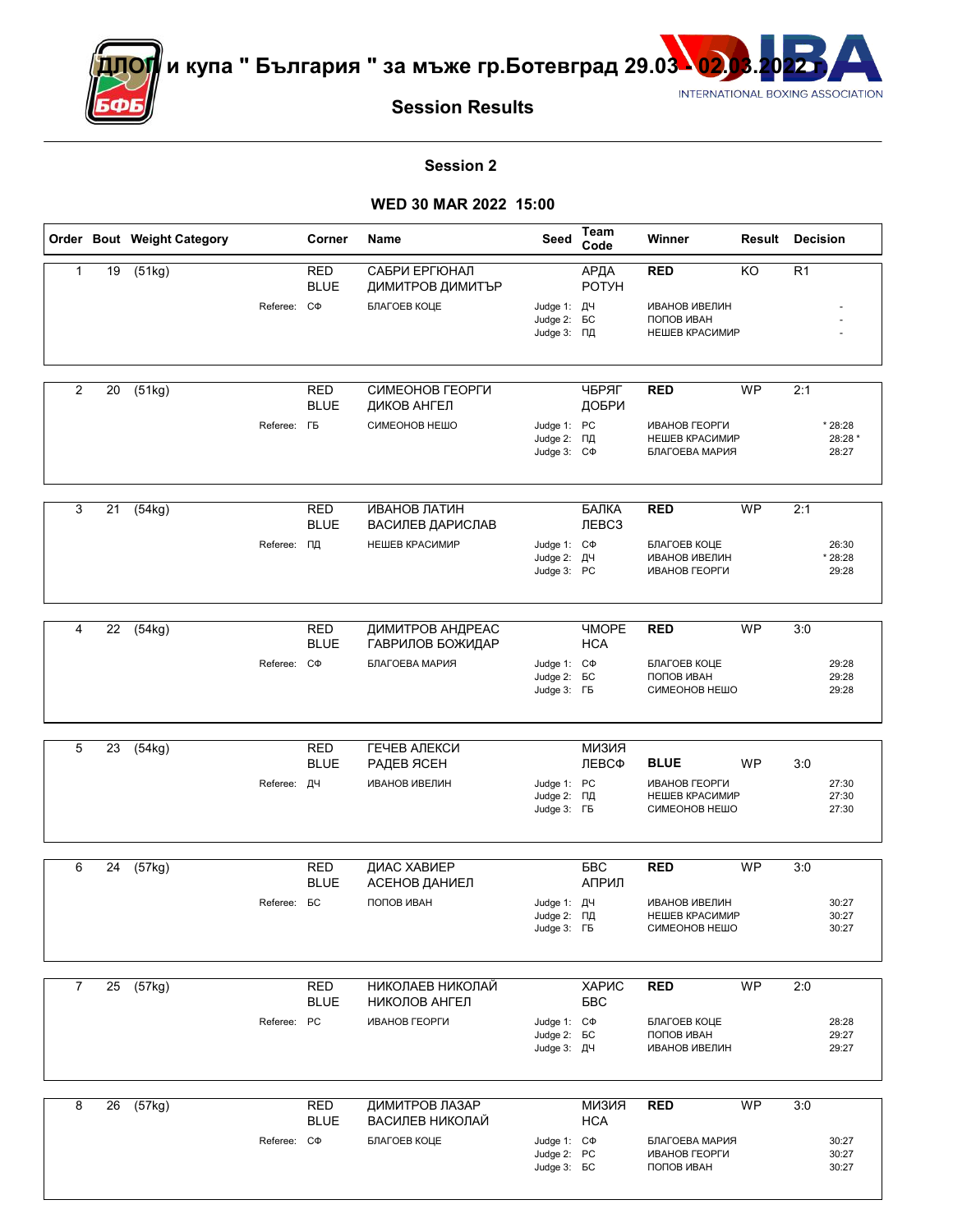



**Session Results**

#### **Session 2**

## **WED 30 MAR 2022 15:00**

|    |    | Order Bout Weight Category |                    | Corner                    | Name                                                    | Seed                                                   | Team<br>Code                 | Winner                                                               | <b>Result Decision</b> |                |                         |
|----|----|----------------------------|--------------------|---------------------------|---------------------------------------------------------|--------------------------------------------------------|------------------------------|----------------------------------------------------------------------|------------------------|----------------|-------------------------|
| 9  | 27 | (57kg)                     | Referee: C $\Phi$  | RED<br><b>BLUE</b>        | НЕДЕЛЧЕВ АНГЕЛ<br>МАРИНОВ НИКОЛАЙ<br>БЛАГОЕВА МАРИЯ     | Judge 1: ПД<br>Judge 2: C $\Phi$<br>Judge 3: FB        | ЯМБОЛ<br>ЛОКРС               | <b>BLUE</b><br>НЕШЕВ КРАСИМИР<br>БЛАГОЕВ КОЦЕ<br>СИМЕОНОВ НЕШО       | <b>RSC</b>             | R <sub>1</sub> |                         |
| 10 | 28 | (60kg)                     | Referee: PC        | RED<br><b>BLUE</b>        | ATAHACOB ATAHAC<br>МИШЕВ АЛЕКС<br>ИВАНОВ ГЕОРГИ         | Judge 1: <b>BC</b><br>Judge 2: ДЧ<br>Judge 3: C $\Phi$ | <b>BAPHA</b><br><b>МИНПК</b> | <b>BLUE</b><br>ПОПОВ ИВАН<br><b>ИВАНОВ ИВЕЛИН</b><br>БЛАГОЕВА МАРИЯ  | <b>WP</b>              | 3:0            | 27:30<br>27:30<br>27:30 |
| 11 | 29 | (60kg)                     | Referee: <b>FB</b> | RED<br><b>BLUE</b>        | ПЕТРОВ СТАНИСЛАВ<br>СТЕФАНОВ ДИМИТЪР<br>СИМЕОНОВ НЕШО   | Judge 1: C $\Phi$<br>Judge 2: C $\Phi$<br>Judge 3: ДЧ  | БДИН<br>СП ПД                | <b>RED</b><br>БЛАГОЕВ КОЦЕ<br>БЛАГОЕВА МАРИЯ<br><b>ИВАНОВ ИВЕЛИН</b> | <b>RSC</b>             | R <sub>1</sub> |                         |
| 12 | 30 | (71kg)                     | Referee: ПД        | <b>RED</b><br><b>BLUE</b> | АРИФ МИТКО<br>КОЕВ НИКОЛАЙ<br>НЕШЕВ КРАСИМИР            | Judge 1: <b>BC</b><br>Judge 2: FB<br>Judge 3: C $\Phi$ | ДОБРИ<br><b>PYCE</b>         | <b>BLUE</b><br>ПОПОВ ИВАН<br>СИМЕОНОВ НЕШО<br>БЛАГОЕВ КОЦЕ           | <b>ABD</b>             | R <sub>1</sub> |                         |
| 13 | 31 | (71kg)                     | Referee: ДЧ        | <b>RED</b><br><b>BLUE</b> | СПАСОВ СВЕТЛИН<br>ИВАНОВ ИВАЙЛО<br><b>ИВАНОВ ИВЕЛИН</b> | Judge 1: C $\Phi$<br>Judge 2: PC<br>Judge 3: C $\Phi$  | ЛАУТА<br>КМЕЛИ               | <b>BLUE</b><br>БЛАГОЕВА МАРИЯ<br>ИВАНОВ ГЕОРГИ<br>БЛАГОЕВ КОЦЕ       | WP                     | 3:0            | 28:29<br>27:30<br>27:30 |
| 14 | 32 | (71kg)                     | Referee: <b>BC</b> | <b>RED</b><br><b>BLUE</b> | ИВАНОВ МИРОСЛАВ<br>ДЕСПОТОВ БОРИС<br>ПОПОВ ИВАН         | Judge 1: FB<br>Judge 2: ПД<br>Judge 3: PC              | МИЗИЯ<br>КРПОЛ               | <b>RED</b><br>СИМЕОНОВ НЕШО<br>НЕШЕВ КРАСИМИР<br>ИВАНОВ ГЕОРГИ       | <b>WP</b>              | 3:0            | 30:25<br>30:24<br>30:24 |
| 15 | 33 | (71kg)                     | Referee: C $\Phi$  | <b>RED</b><br><b>BLUE</b> | ПЕНЧЕВ ДАРИН<br>БОНЕВ СТОЙЧО<br>БЛАГОЕВА МАРИЯ          | Judge 1: ПД<br>Judge 2: PC<br>Judge 3: FB              | ДОБРУ<br>ПОБЕД               | <b>BLUE</b><br>НЕШЕВ КРАСИМИР<br>ИВАНОВ ГЕОРГИ<br>СИМЕОНОВ НЕШО      | WP                     | 3:0            | 26:30<br>27:30<br>27:30 |
| 16 | 34 | (71kg)                     | Referee: PC        | <b>RED</b><br><b>BLUE</b> | ГЕНОВ НИКОЛАЙ<br>ЙОТОВ ВАНИСЛАВ<br><b>ИВАНОВ ГЕОРГИ</b> | Judge 1: <b>6C</b><br>Judge 2: ДЧ<br>Judge 3: ПД       | <b>HCA</b><br>ЛОКСФ          | <b>BLUE</b><br>ПОПОВ ИВАН<br><b>ИВАНОВ ИВЕЛИН</b><br>НЕШЕВ КРАСИМИР  | WP                     | 3:0            | 27:30<br>27:30<br>27:30 |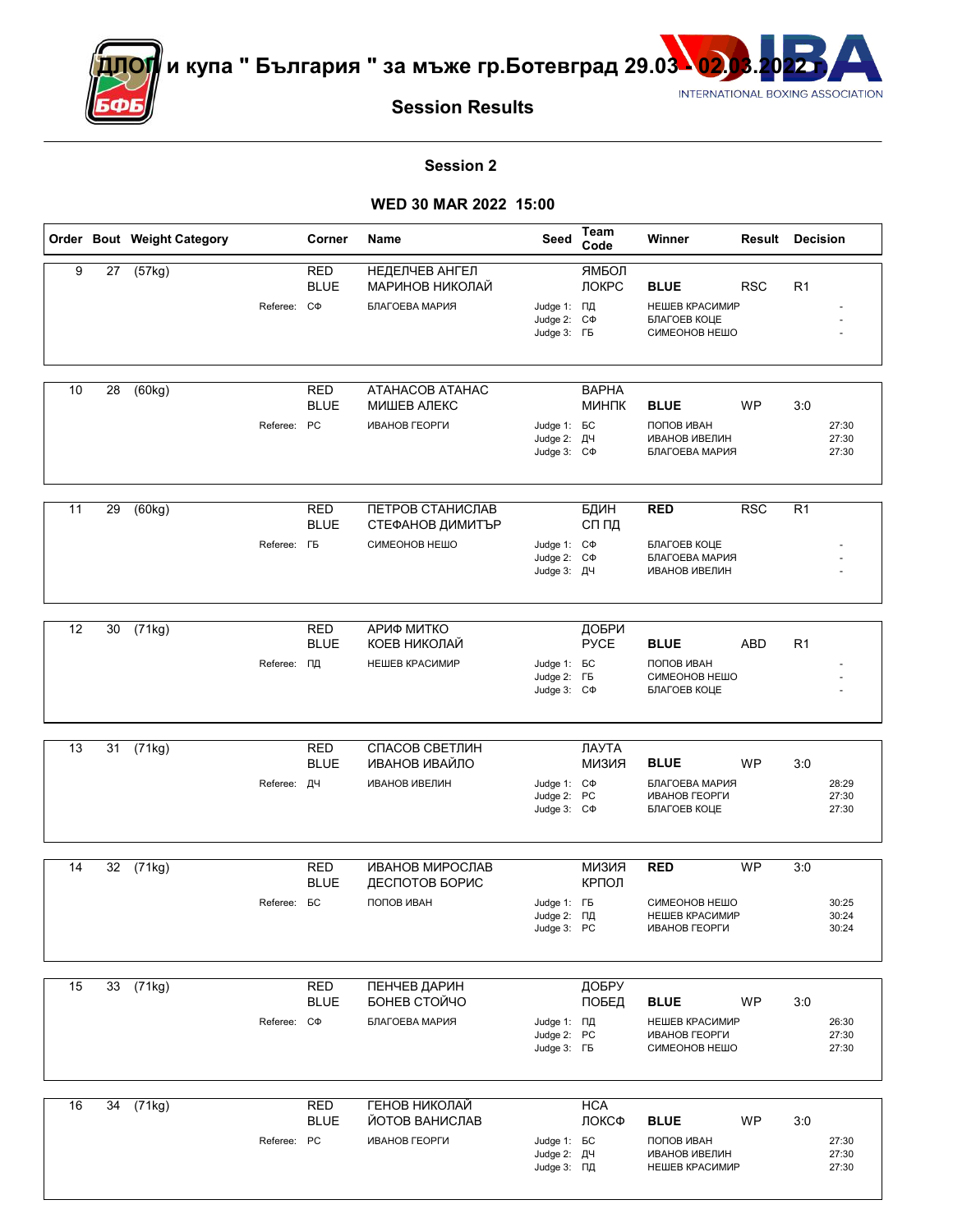

<sup>∣</sup>и купа " България " за мъже гр.Ботевград 29.03 <mark>\ 02</mark>



**Session Results**

#### **Session 2**

### **WED 30 MAR 2022 15:00**

|    |    | Order Bout Weight Category |                    | Corner                    | Name                                    | Seed                                                         | Team<br>Code        | Winner                                                  | <b>Result Decision</b> |                |                         |
|----|----|----------------------------|--------------------|---------------------------|-----------------------------------------|--------------------------------------------------------------|---------------------|---------------------------------------------------------|------------------------|----------------|-------------------------|
| 17 | 35 | (71kg)                     |                    | <b>RED</b><br><b>BLUE</b> | ЗАХАРИЕВ МИТКО<br>ДОБРЕВ ДОБРИ          |                                                              | ДОРОС<br>ЛАУТА      | <b>BLUE</b>                                             | KO.                    | R <sub>2</sub> |                         |
|    |    |                            | Referee: C $\Phi$  |                           | БЛАГОЕВ КОЦЕ                            | Judge 1: C $\Phi$<br>Judge 2: FB<br>Judge 3: <b>6C</b>       |                     | БЛАГОЕВА МАРИЯ<br>СИМЕОНОВ НЕШО<br>ПОПОВ ИВАН           |                        |                | 8:10<br>8:10<br>8:10    |
| 18 |    |                            |                    | <b>RED</b>                | СТАНЕВ ПРЕСИЯН                          |                                                              | ОЛИМП               |                                                         |                        |                |                         |
|    | 36 | (71kg)                     |                    | <b>BLUE</b>               | ВЛАДИМИРОВ ДАНИЕЛ                       |                                                              | <b>МИНПК</b>        | <b>BLUE</b>                                             | <b>WP</b>              | 3:0            |                         |
|    |    |                            | Referee: ПД        |                           | НЕШЕВ КРАСИМИР                          | Judge 1: <b>BC</b><br>Judge 2: PC<br>Judge 3: C $\Phi$       |                     | ПОПОВ ИВАН<br>ИВАНОВ ГЕОРГИ<br>БЛАГОЕВА МАРИЯ           |                        |                | 27:30<br>28:29<br>28:29 |
|    |    |                            |                    |                           |                                         |                                                              |                     |                                                         |                        |                |                         |
| 19 | 37 | (71kg)                     |                    | <b>RED</b><br><b>BLUE</b> | <b>МИТЕВ КРИСТИЯН</b><br>ПАРУШЕВ ДЕЙВИД |                                                              | ПИРИН<br>БАББ       | <b>RED</b>                                              | <b>RSC</b>             | R <sub>3</sub> |                         |
|    |    |                            | Referee: <b>FB</b> |                           | СИМЕОНОВ НЕШО                           | Judge 1: ПД<br>Judge 2: ДЧ<br>Judge 3: PC                    |                     | НЕШЕВ КРАСИМИР<br><b>ИВАНОВ ИВЕЛИН</b><br>ИВАНОВ ГЕОРГИ |                        |                | 20:18<br>19:19<br>18:20 |
|    |    |                            |                    |                           |                                         |                                                              |                     |                                                         |                        |                |                         |
| 20 | 38 | (80kg)                     |                    | <b>RED</b><br><b>BLUE</b> | <b>ИВАНОВ ДАНИЕЛ</b><br>РЕДА ЮСЕФ       |                                                              | <b>HCA</b><br>ЧБРЯГ | <b>BLUE</b>                                             | <b>WP</b>              | 3:0            |                         |
|    |    |                            | Referee: ДЧ        |                           | <b>ИВАНОВ ИВЕЛИН</b>                    | Judge 1: C $\Phi$<br>Judge 2: <b>6C</b><br>Judge 3: C $\Phi$ |                     | БЛАГОЕВ КОЦЕ<br>ПОПОВ ИВАН<br>БЛАГОЕВА МАРИЯ            |                        |                | 28:29<br>27:30<br>27:30 |
|    |    |                            |                    |                           |                                         |                                                              |                     |                                                         |                        |                |                         |
| 21 | 39 | (80kg)                     |                    | <b>RED</b><br><b>BLUE</b> | ДИШКОВ НИКОЛАЙ<br>ШЕЙТАНОВ АТАНАС       |                                                              | ПОБЕД<br>СП ПД      | <b>RED</b>                                              | <b>RSC</b>             | R <sub>1</sub> |                         |
|    |    |                            | Referee: PC        |                           | ИВАНОВ ГЕОРГИ                           | Judge 1: C $\Phi$<br>Judge 2: ДЧ<br>Judge 3: FB              |                     | БЛАГОЕВА МАРИЯ<br><b>ИВАНОВ ИВЕЛИН</b><br>СИМЕОНОВ НЕШО |                        |                |                         |
|    |    |                            |                    |                           |                                         |                                                              |                     |                                                         |                        |                |                         |
| 22 | 40 | (92kg)                     |                    | <b>RED</b><br><b>BLUE</b> | ПЕНЧЕВ КРИСТИАН<br>АНТОНОВ СЕРГЕЙ       |                                                              | БДИН<br>ЧБРЯГ       | <b>BLUE</b>                                             | <b>RSC</b>             | R <sub>3</sub> |                         |
|    |    |                            | Referee: <b>BC</b> |                           | ПОПОВ ИВАН                              | Judge 1: C $\Phi$<br>Judge 2: ПД<br>Judge 3: FB              |                     | БЛАГОЕВ КОЦЕ<br>НЕШЕВ КРАСИМИР<br>СИМЕОНОВ НЕШО         |                        |                | 17:19<br>17:19<br>17:19 |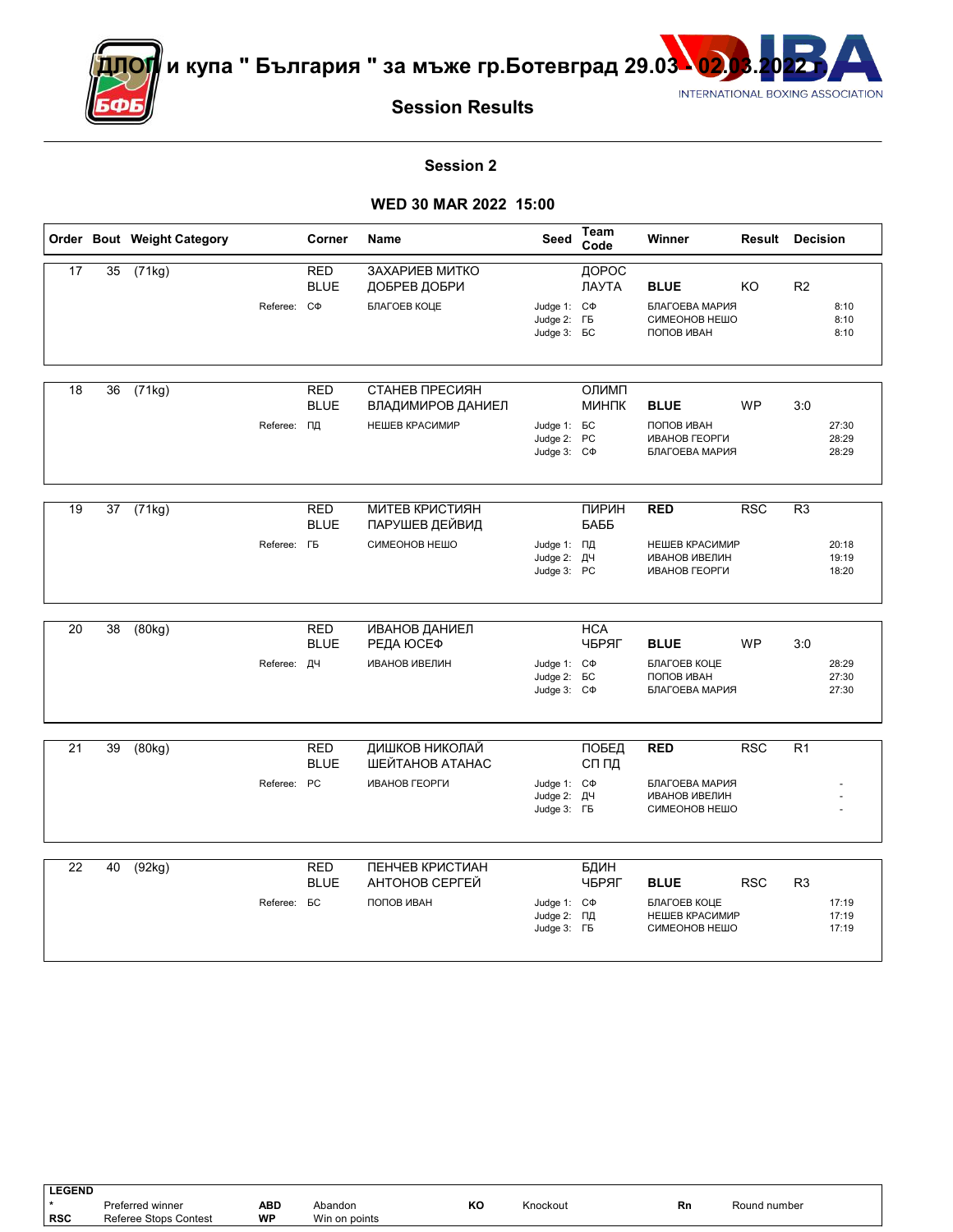

<mark>ДОГ</mark> и купа " България " за мъже гр.Ботевград 29.03 <mark>- 02</mark>



**Session Results**

#### **Session 3**

|                |    | Order Bout Weight Category |                    | Corner                    | Name                                                        | Seed                                                         | <b>Team</b><br>Code   | Winner                                                                |            | <b>Result Decision</b>                    |
|----------------|----|----------------------------|--------------------|---------------------------|-------------------------------------------------------------|--------------------------------------------------------------|-----------------------|-----------------------------------------------------------------------|------------|-------------------------------------------|
| $\mathbf{1}$   | 41 | (51kg)                     | Referee:           | <b>RED</b><br><b>BLUE</b> | САБРИ ЕРГЮНАЛ<br>СИМЕОНОВ ГЕОРГИ                            | Judge 1:<br>Judge 2:                                         | АРДА<br>ЧБРЯГ         | <b>RED</b>                                                            | <b>WIO</b> |                                           |
| $\overline{2}$ | 42 | (60kg)                     | Referee: ПД        | <b>RED</b><br><b>BLUE</b> | РОСЕНОВ РАДОСЛАВ<br>МИХАЙЛОВ НАКО<br>НЕШЕВ КРАСИМИР         | Judge 1: C $\Phi$<br>Judge 2: C $\Phi$<br>Judge 3: <b>6C</b> | <b>PYCE</b><br>МИЗИЯ  | <b>RED</b><br>БЛАГОЕВ КОЦЕ<br>БЛАГОЕВА МАРИЯ<br>ПОПОВ ИВАН            | RSC        | R <sub>2</sub><br>10:9<br>10:9<br>10:9    |
| 3              | 43 | (60kg)                     | Referee: PC        | <b>RED</b><br><b>BLUE</b> | <b>ГЕРГОВ СВЕТОСЛАВ</b><br>АНТОВ ЦВЕТАН<br>ИВАНОВ ГЕОРГИ    | Judge 1: ДЧ<br>Judge 2: FB<br>Judge 3: C $\Phi$              | ИЗГБС<br><b>HCA</b>   | <b>BLUE</b><br><b>ИВАНОВ ИВЕЛИН</b><br>СИМЕОНОВ НЕШО<br>БЛАГОЕВ КОЦЕ  | <b>WP</b>  | 3:0<br>27:30<br>28:29<br>27:30            |
| 4              | 44 | (60kg)                     | Referee: <b>BC</b> | <b>RED</b><br><b>BLUE</b> | КИРИЛОВ ДАНИЕЛ<br>МАРИНОВ МАРИН<br>ПОПОВ ИВАН               | Judge 1: ПД<br>Judge 2: ДЧ<br>Judge 3: PC                    | ЛОКСФ<br><b>OMYPT</b> | <b>RED</b><br>НЕШЕВ КРАСИМИР<br><b>ИВАНОВ ИВЕЛИН</b><br>ИВАНОВ ГЕОРГИ | <b>WP</b>  | 3:0<br>30:27<br>29:28<br>30:27            |
| 5              | 45 | (60kg)                     | Referee: CФ        | <b>RED</b><br><b>BLUE</b> | МИШЕВ АЛЕКС<br>ПЕТРОВ СТАНИСЛАВ<br>БЛАГОЕВА МАРИЯ           | Judge 1: PC<br>Judge 2: FB<br>Judge 3: ПД                    | МИНПК<br>БДИН         | <b>RED</b><br>ИВАНОВ ГЕОРГИ<br>СИМЕОНОВ НЕШО<br>НЕШЕВ КРАСИМИР        | <b>WP</b>  | 3:0<br>30:27<br>29:28<br>30:27            |
| 6              | 46 | (63.5kg)                   | Referee: ДЧ        | <b>RED</b><br><b>BLUE</b> | РУСИНОВ КИРИЛ<br>СТЕФАНОВ ПЛАНИМИР<br><b>ИВАНОВ ИВЕЛИН</b>  | Judge 1: <b>6C</b><br>Judge 2: FB<br>Judge 3: ПД             | ЦСКА<br><b>PYCE</b>   | <b>RED</b><br>ПОПОВ ИВАН<br>СИМЕОНОВ НЕШО<br>НЕШЕВ КРАСИМИР           | <b>RSC</b> | R <sub>3</sub><br>20:18<br>20:18<br>20:18 |
| $\overline{7}$ |    | 47 (63.5kg)                | Referee: C $\Phi$  | <b>RED</b><br><b>BLUE</b> | РИЗОВ СТАНИСЛАВ<br><b>ИВАНОВ АЛЕКСАНДЪР</b><br>БЛАГОЕВ КОЦЕ | Judge 1: PC<br>Judge 2: <b>6C</b><br>Judge 3: ДЧ             | БBС<br><b>HCA</b>     | <b>BLUE</b><br>ИВАНОВ ГЕОРГИ<br>ПОПОВ ИВАН<br><b>ИВАНОВ ИВЕЛИН</b>    | WP         | 3:0<br>27:30<br>26:30<br>26:30            |
| 8              | 48 | (63.5kg)                   | Referee:           | <b>RED</b><br><b>BLUE</b> | ДЖУРОВ КРАСИМИР<br>АНГЕЛОВ ПЕТЪР                            | Judge 1:<br>Judge 2:                                         | ЛЕВСФ<br>ЛОКПД        | <b>RED</b>                                                            | <b>WO</b>  |                                           |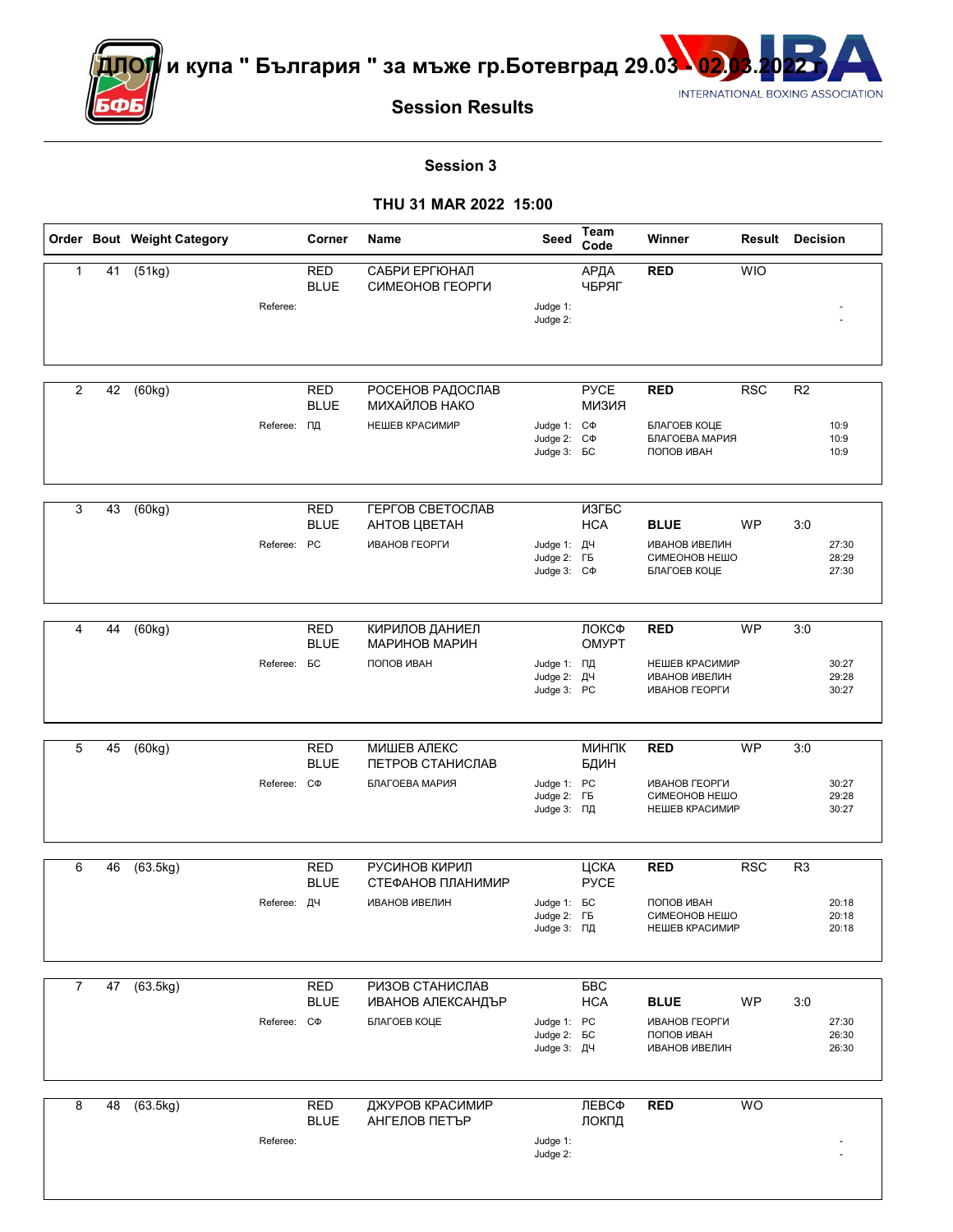



**Session Results**

#### **Session 3**

|    |    | Order Bout Weight Category | Corner                                          | Name                                                      | Seed                                                   | <b>Team</b><br>Code   | Winner                                                                 |           | <b>Result Decision</b>         |
|----|----|----------------------------|-------------------------------------------------|-----------------------------------------------------------|--------------------------------------------------------|-----------------------|------------------------------------------------------------------------|-----------|--------------------------------|
| 9  | 49 | (63.5kg)                   | <b>RED</b><br><b>BLUE</b><br>Referee: <b>FB</b> | ЦВЕТАНОВ СТОЙКО<br>ЯНКОВ ПЛАМЕН<br>СИМЕОНОВ НЕШО          | Judge 1: C $\Phi$<br>Judge 2: <b>6C</b><br>Judge 3: ДЧ | МИЗИЯ<br><b>HCA</b>   | <b>BLUE</b><br>БЛАГОЕВА МАРИЯ<br>ПОПОВ ИВАН<br><b>ИВАНОВ ИВЕЛИН</b>    | <b>WO</b> |                                |
| 10 | 50 | (67kg)                     | RED<br><b>BLUE</b>                              | PYMEHOB PYMEH<br>ЕНЧЕВ ЙОРДАН                             |                                                        | БАЛКА                 | <b>RED</b>                                                             | <b>WP</b> | 3:0                            |
|    |    | Referee:                   | ΠД                                              | НЕШЕВ КРАСИМИР                                            | Judge 1: PC<br>Judge 2: FB<br>Judge 3: ДЧ              | ПОБЕД                 | ИВАНОВ ГЕОРГИ<br>СИМЕОНОВ НЕШО<br><b>ИВАНОВ ИВЕЛИН</b>                 |           | 30:25<br>30:26<br>30:26        |
| 11 | 51 | (67kg)                     | <b>RED</b><br><b>BLUE</b><br>Referee: C $\Phi$  | СЛАВЧЕВ ГЮРСЕС<br>ЧОНГОВ НИКОЛА<br>БЛАГОЕВА МАРИЯ         | Judge 1: C $\Phi$<br>Judge 2: <b>6C</b><br>Judge 3: FB | <b>КИЗИЯ</b><br>ЧБРЯГ | <b>RED</b><br>БЛАГОЕВ КОЦЕ<br>ПОПОВ ИВАН<br>СИМЕОНОВ НЕШО              | <b>WP</b> | 3:0<br>30:27<br>30:27<br>29:28 |
| 12 | 52 | (67kg)                     | <b>RED</b><br><b>BLUE</b><br>Referee: C $\Phi$  | СТОЙЧЕВ ГЕОРГИ<br><b>EBCTATUEB ГЕОРГИ</b><br>БЛАГОЕВ КОЦЕ | Judge 1: ПД<br>Judge 2: ДЧ<br>Judge 3: PC              | СПДИМ<br>ЛЕВСФ        | <b>BLUE</b><br>НЕШЕВ КРАСИМИР<br><b>ИВАНОВ ИВЕЛИН</b><br>ИВАНОВ ГЕОРГИ | <b>WP</b> | 3:0<br>27:30<br>27:30<br>27:30 |
| 13 | 53 | (67kg)                     | <b>RED</b><br><b>BLUE</b><br>Referee: <b>BC</b> | <b>ГОРЯЧИЙ ДАНИИЛ</b><br>КИРКОРОВ ВЕНСАН<br>ПОПОВ ИВАН    | Judge 1: FB<br>Judge 2: PC<br>Judge 3: ПД              | <b>BBC</b><br>ЦСКА    | <b>BLUE</b><br>СИМЕОНОВ НЕШО<br>ИВАНОВ ГЕОРГИ<br>НЕШЕВ КРАСИМИР        | WP        | 3:0<br>9:10<br>9:10<br>9:10    |
| 14 | 54 | (71kg)                     | <b>RED</b><br><b>BLUE</b><br>Referee: <b>FB</b> | КОЕВ НИКОЛАЙ<br>ИВАНОВ ИВАЙЛО<br>СИМЕОНОВ НЕШО            | Judge 1: C $\Phi$<br>Judge 2: C $\Phi$<br>Judge 3: ПД  | <b>PYCE</b><br>КМЕЛИ  | <b>RED</b><br>БЛАГОЕВ КОЦЕ<br>БЛАГОЕВА МАРИЯ<br>НЕШЕВ КРАСИМИР         | <b>WP</b> | 3:0<br>30:27<br>30:27<br>30:27 |
| 15 |    | 55 (71kg)                  | <b>RED</b><br><b>BLUE</b><br>Referee: ДЧ        | ИВАНОВ МИРОСЛАВ<br>БОНЕВ СТОЙЧО<br><b>ИВАНОВ ИВЕЛИН</b>   | Judge 1: PC<br>Judge 2: C $\Phi$<br>Judge 3: FB        | МИЗИЯ<br>ПОБЕД        | <b>RED</b><br>ИВАНОВ ГЕОРГИ<br>БЛАГОЕВА МАРИЯ<br>СИМЕОНОВ НЕШО         | <b>WP</b> | 3:0<br>30:27<br>29:28<br>29:28 |
| 16 | 56 | (71kg)                     | <b>RED</b><br><b>BLUE</b><br>Referee: PC        | ЙОТОВ ВАНИСЛАВ<br>ДОБРЕВ ДОБРИ<br>ИВАНОВ ГЕОРГИ           | Judge 1: <b>BC</b><br>Judge 2: ДЧ<br>Judge 3: FB       | ЛОКСФ<br>ЛАУТА        | RED<br>ПОПОВ ИВАН<br><b>ИВАНОВ ИВЕЛИН</b><br>СИМЕОНОВ НЕШО             | <b>WP</b> | 3:0<br>29:28<br>29:28<br>29:28 |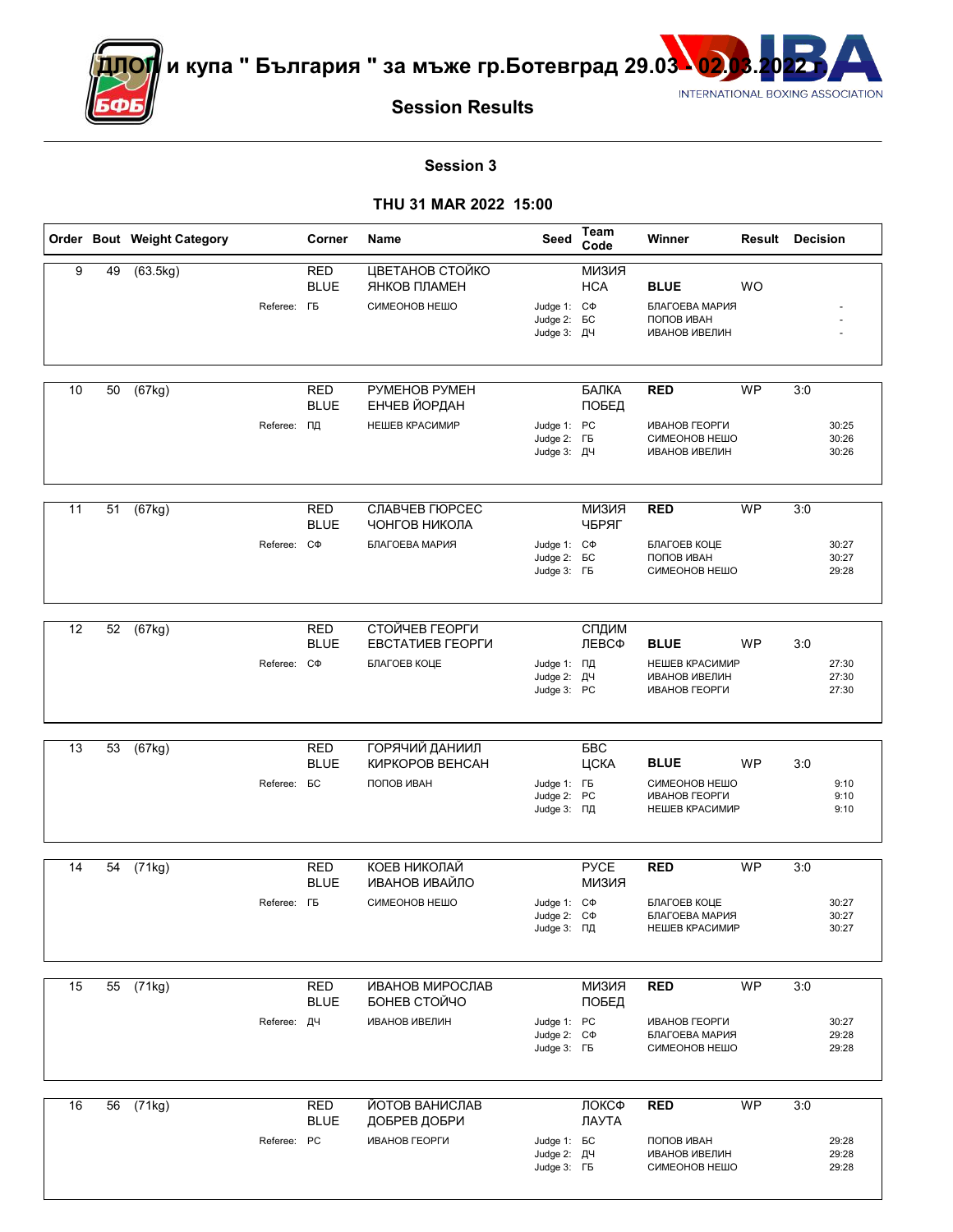



**Session Results**

#### **Session 3**

|                 |    | Order Bout Weight Category |                     | Corner                          | Name                                                         | Seed                                                   | Team<br>Code                | Winner                                                                | <b>Result Decision</b> |                 |                         |
|-----------------|----|----------------------------|---------------------|---------------------------------|--------------------------------------------------------------|--------------------------------------------------------|-----------------------------|-----------------------------------------------------------------------|------------------------|-----------------|-------------------------|
| 17              | 57 | (71kg)                     | Referee: C $\Phi$   | <b>RED</b><br><b>BLUE</b>       | ВЛАДИМИРОВ ДАНИЕЛ<br><b>МИТЕВ КРИСТИЯН</b><br>БЛАГОЕВА МАРИЯ | Judge 1: ДЧ<br>Judge 2: <b>6C</b><br>Judge 3: C $\Phi$ | МИНПК<br>ПИРИН              | <b>BLUE</b><br><b>ИВАНОВ ИВЕЛИН</b><br>ПОПОВ ИВАН<br>БЛАГОЕВ КОЦЕ     | <b>RSC</b>             | R <sub>2</sub>  | 8:10<br>8:10<br>8:10    |
| 18              | 58 | (75kg)                     | Referee:            | <b>RED</b><br><b>BLUE</b><br>ΠД | ЛУКАРОВ КИРИЛ<br>ГЕОРГИЕВ КАЛИН<br>НЕШЕВ КРАСИМИР            | Judge 1: ДЧ<br>Judge 2: <b>BC</b><br>Judge 3: C $\Phi$ | ПИРИН<br>СЛАВИ              | <b>RED</b><br><b>ИВАНОВ ИВЕЛИН</b><br>ПОПОВ ИВАН<br>БЛАГОЕВА МАРИЯ    | <b>RSC</b>             | R <sub>1</sub>  |                         |
| 19              | 59 | (75kg)                     | Referee: C $\Phi$   | <b>RED</b><br><b>BLUE</b>       | ЛЮДМИЛОВ ДЖУЛИАН<br>ТРИФОНОВ КРИСТИЯН<br>БЛАГОЕВ КОЦЕ        | Judge 1: FB<br>Judge 2: PC<br>Judge 3: ПД              | CENTE<br>БBC                | <b>BLUE</b><br>СИМЕОНОВ НЕШО<br>ИВАНОВ ГЕОРГИ<br>НЕШЕВ КРАСИМИР       | WP                     | 3:0             | 26:30<br>27:30<br>27:30 |
| 20              | 60 | (75kg)                     | Referee:            | <b>RED</b><br><b>BLUE</b><br>БC | ЧАКМАКОВ ИВАН<br>ГОРАНОВ БОГОМИЛ<br>ПОПОВ ИВАН               | Judge 1: ПД<br>Judge 2: ДЧ<br>Judge 3: PC              | ЛЕВСФ<br>СП ПЛ              | <b>RED</b><br>НЕШЕВ КРАСИМИР<br><b>ИВАНОВ ИВЕЛИН</b><br>ИВАНОВ ГЕОРГИ | <b>RSC</b>             | R <sub>3</sub>  | 20:18<br>20:18<br>20:18 |
| 21              | 61 | (75kg)                     | Referee: <b>F</b> B | <b>RED</b><br><b>BLUE</b>       | <b>КИУАН РАМИ</b><br>ГЪЛЪБОВ КРИСТИЯН<br>СИМЕОНОВ НЕШО       | Judge 1: ПД<br>Judge 2: C $\Phi$<br>Judge 3: C $\Phi$  | ЧБРЯГ<br><b>KNKO</b>        | <b>RED</b><br>НЕШЕВ КРАСИМИР<br>БЛАГОЕВА МАРИЯ<br>БЛАГОЕВ КОЦЕ        | <b>WP</b>              | 3:0             | 30:26<br>30:25<br>30:26 |
| 22              | 62 | (80kg)                     | Referee:            | <b>RED</b><br><b>BLUE</b>       | НАЙДЕНОВ МАРИО<br>ЛАЗАРОВ ДИЛЯН                              | Judge 1:<br>Judge 2:                                   | <b>VIB BT</b><br>сп пл      | <b>RED</b>                                                            | <b>WO</b>              |                 |                         |
| $\overline{23}$ | 63 | (80kg)                     | Referee: PC         | <b>RED</b><br><b>BLUE</b>       | НЕДКОВ КАЛОЯН<br>РАДЕВ АНГЕЛ<br>ИВАНОВ ГЕОРГИ                | Judge 1: ДЧ<br>Judge 2: <b>6C</b><br>Judge 3: FB       | <b>RNENM</b><br><b>KNKO</b> | <b>RED</b><br><b>ИВАНОВ ИВЕЛИН</b><br>ПОПОВ ИВАН<br>СИМЕОНОВ НЕШО     | <b>RSC</b>             | $\overline{R1}$ |                         |
| 24              | 64 | (80kg)                     | Referee:            | <b>RED</b><br><b>BLUE</b>       | НИКОЛОВ КРИСТИЯН<br>ДЕЛЕВ ВАСИЛ                              | Judge 1:<br>Judge 2:                                   | ЦСКА<br>ЦСКА                | <b>RED</b>                                                            | WO                     |                 |                         |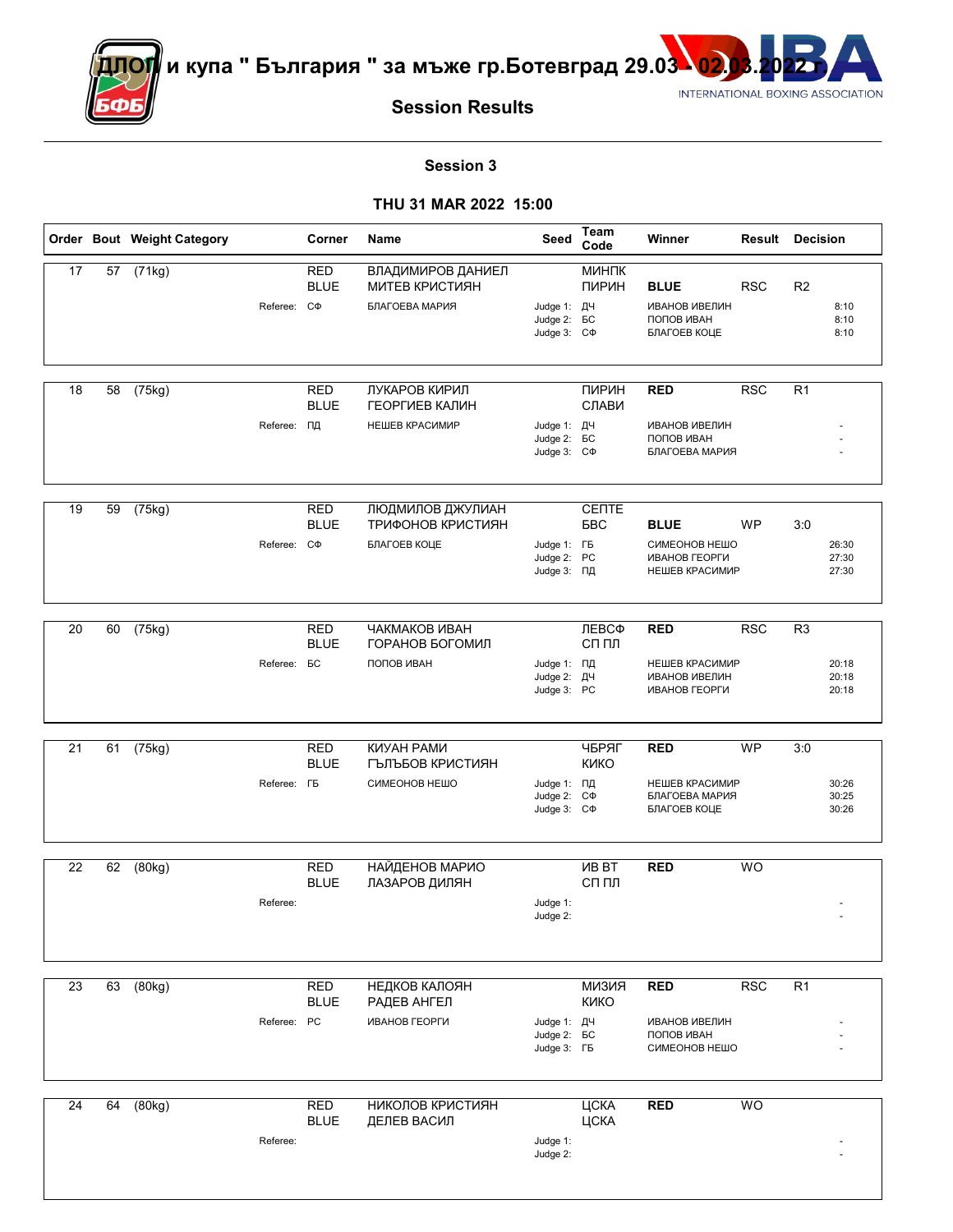

<sup>∣</sup>и купа " България " за мъже гр.Ботевград 29.03 <mark>\ 02</mark>



# **Session Results**

#### **Session 3**

|    |    | Order Bout Weight Category |                    | Corner                    | <b>Name</b>                     | Seed                                                         | <b>Team</b><br>Code   | Winner                                                 | <b>Result Decision</b> |                |                         |
|----|----|----------------------------|--------------------|---------------------------|---------------------------------|--------------------------------------------------------------|-----------------------|--------------------------------------------------------|------------------------|----------------|-------------------------|
| 25 | 65 | (80kg)                     |                    | <b>RED</b><br><b>BLUE</b> | РЕДА ЮСЕФ<br>ДИШКОВ НИКОЛАЙ     |                                                              | ЧБРЯГ<br>ПОБЕД        | <b>BLUE</b>                                            | <b>RSC</b>             | R <sub>3</sub> |                         |
|    |    |                            | Referee: ДЧ        |                           | <b>ИВАНОВ ИВЕЛИН</b>            | Judge 1: C $\Phi$<br>Judge 2: ПД<br>Judge 3: FB              |                       | БЛАГОЕВА МАРИЯ<br>НЕШЕВ КРАСИМИР<br>СИМЕОНОВ НЕШО      |                        |                | 19:19<br>18:20<br>18:20 |
| 26 | 66 | (86kg)                     |                    | <b>RED</b>                | ГРОЗДАНОВ ПЕТЪР                 |                                                              | ЛАДИМ                 |                                                        |                        |                |                         |
|    |    |                            |                    | <b>BLUE</b>               | ДИМИТРОВ КРИСТИЯН               |                                                              | <b>ACKCH</b>          | <b>BLUE</b>                                            | <b>WO</b>              |                |                         |
|    |    |                            | Referee:           |                           |                                 | Judge 1:<br>Judge 2:                                         |                       |                                                        |                        |                |                         |
|    |    |                            |                    |                           |                                 |                                                              |                       |                                                        |                        |                |                         |
| 27 | 67 | (86kg)                     |                    | <b>RED</b><br><b>BLUE</b> | АНГЕЛОВ АТАНАС<br>ПЕНЧЕВ МАРТИН |                                                              | ДИМОВ<br>БДИН         | <b>RED</b>                                             | <b>RSC</b>             | R <sub>1</sub> |                         |
|    |    |                            | Referee: ПД        |                           | НЕШЕВ КРАСИМИР                  | Judge 1: C $\Phi$<br>Judge 2: C $\Phi$<br>Judge 3: <b>BC</b> |                       | БЛАГОЕВ КОЦЕ<br>БЛАГОЕВА МАРИЯ<br>ПОПОВ ИВАН           |                        |                |                         |
|    |    |                            |                    |                           | СТОЯНОВ НИКОЛАЙ                 |                                                              |                       |                                                        |                        |                |                         |
| 28 | 68 | (86kg)                     |                    | <b>RED</b><br><b>BLUE</b> | ПАНАЙОТОВ АДРИАН                |                                                              | ЯМБОЛ<br>ЛОКПД        | <b>BLUE</b>                                            | <b>WP</b>              | 3:0            |                         |
|    |    |                            | Referee:           | БC                        | ПОПОВ ИВАН                      | Judge 1: ДЧ<br>Judge 2: PC<br>Judge 3: FB                    |                       | <b>ИВАНОВ ИВЕЛИН</b><br>ИВАНОВ ГЕОРГИ<br>СИМЕОНОВ НЕШО |                        |                | 27:30<br>27:30<br>24:30 |
|    |    |                            |                    |                           |                                 |                                                              |                       |                                                        |                        |                |                         |
| 29 | 69 | (86kg)                     |                    | <b>RED</b><br><b>BLUE</b> | ЕНЧЕВ ЕМИЛ<br>ВЪРБИН СТЕФАН     |                                                              | СП ПЛ<br><b>БАЛКА</b> | <b>RED</b>                                             | KO                     | R <sub>1</sub> |                         |
|    |    |                            | Referee: <b>FB</b> |                           | СИМЕОНОВ НЕШО                   | Judge 1: ПД<br>Judge 2: C $\Phi$<br>Judge 3: C $\Phi$        |                       | НЕШЕВ КРАСИМИР<br>БЛАГОЕВ КОЦЕ<br>БЛАГОЕВА МАРИЯ       |                        |                |                         |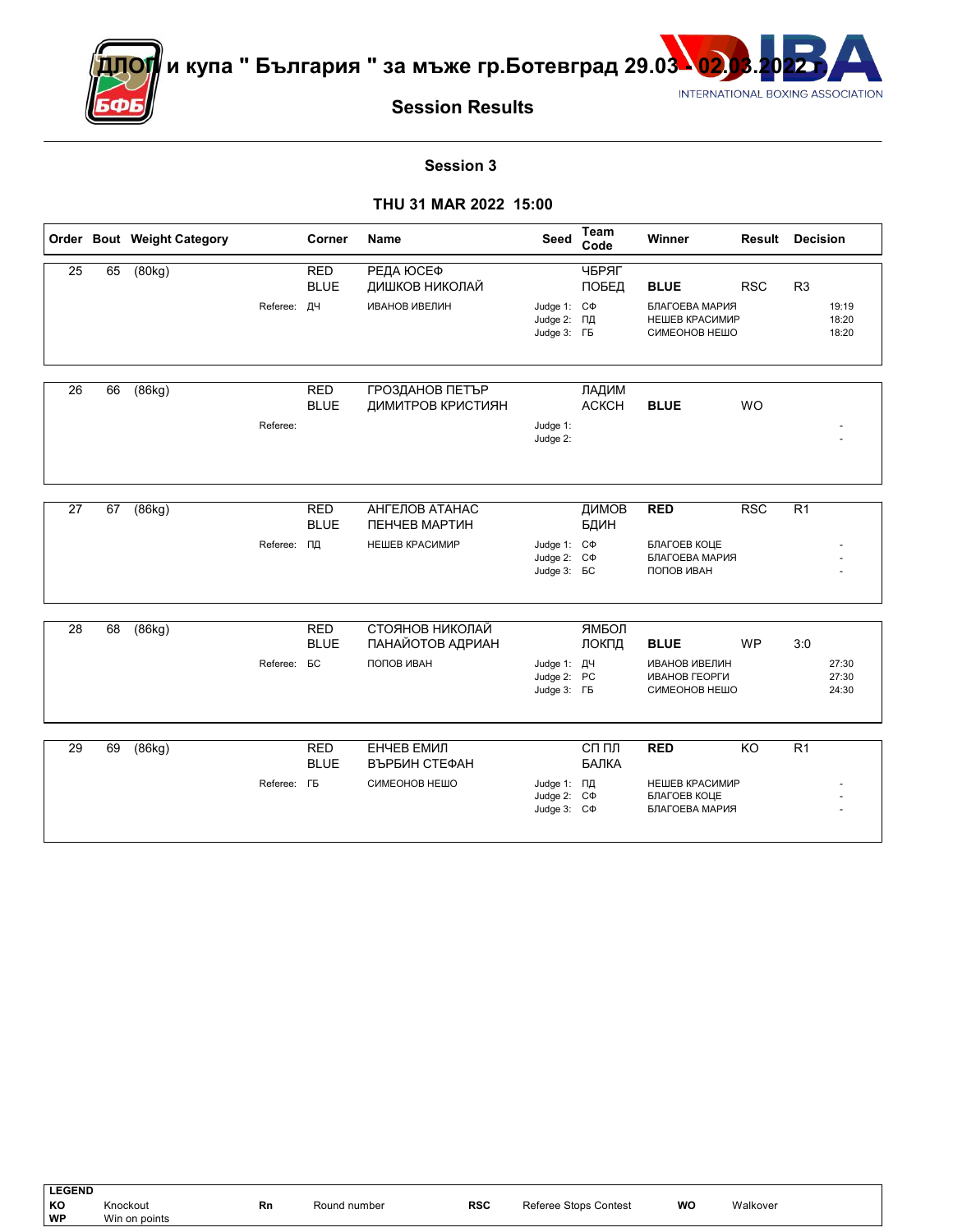

ДОГ<mark>/</mark> и купа " България " за мъже гр.Ботевград 29.03 <mark>- 02</mark>



# **Session Results**

**Session 4** 

**FRI 1 APR 2022 15:00**

|              |    | Order Bout Weight Category |                    | Corner                          | Name                                            | Seed                                                         | <b>Team</b><br>Code          | Winner                                                                | Result    | <b>Decision</b>                |  |
|--------------|----|----------------------------|--------------------|---------------------------------|-------------------------------------------------|--------------------------------------------------------------|------------------------------|-----------------------------------------------------------------------|-----------|--------------------------------|--|
| $\mathbf{1}$ | 70 | (54kg)                     | Referee:           | <b>RED</b><br><b>BLUE</b>       | АСЕНОВ ДЕНИС<br>ИВАНОВ ЛАТИН                    | Judge 1:<br>Judge 2:                                         | ОЛИМП<br>БАЛКА               | <b>RED</b>                                                            | <b>WO</b> |                                |  |
|              |    |                            |                    |                                 |                                                 |                                                              |                              |                                                                       |           |                                |  |
| 2            | 71 | (54kg)                     | Referee:           | <b>RED</b><br><b>BLUE</b><br>PC | ДИМИТРОВ АНДРЕАС<br>РАДЕВ ЯСЕН<br>ИВАНОВ ГЕОРГИ | Judge 1: C $\Phi$<br>Judge 2: C $\Phi$<br>Judge 3: <b>6C</b> | <b><i>HMOPE</i></b><br>ЛЕВСФ | <b>BLUE</b><br>БЛАГОЕВ КОЦЕ<br>БЛАГОЕВА МАРИЯ<br>ПОПОВ ИВАН           | <b>WP</b> | 3:0<br>27:30<br>26:30<br>27:30 |  |
|              |    |                            |                    |                                 |                                                 |                                                              |                              |                                                                       |           |                                |  |
| 3            | 72 | (57kg)                     | Referee:           | <b>RED</b><br><b>BLUE</b>       | ДИАС ХАВИЕР<br>НИКОЛАЕВ НИКОЛАЙ                 | Judge 1:<br>Judge 2:                                         | <b>BBC</b><br>ХАРИС          | <b>RED</b>                                                            | <b>WO</b> |                                |  |
| 4            | 73 | (57kg)                     |                    | <b>RED</b>                      | ДИМИТРОВ ЛАЗАР                                  |                                                              | <b>КИЗИЯ</b>                 |                                                                       |           |                                |  |
|              |    |                            |                    | <b>BLUE</b>                     | МАРИНОВ НИКОЛАЙ                                 |                                                              | ЛОКРС                        | <b>BLUE</b>                                                           | <b>WP</b> | 3:0                            |  |
|              |    |                            | Referee:           | CФ                              | БЛАГОЕВА МАРИЯ                                  | Judge 1: ДЧ<br>Judge 2: <b>6C</b><br>Judge 3: C $\Phi$       |                              | <b>ИВАНОВ ИВЕЛИН</b><br>ПОПОВ ИВАН<br>БЛАГОЕВ КОЦЕ                    |           | 25:30<br>24:30<br>27:30        |  |
| 5            | 74 | (60kg)                     |                    | <b>RED</b>                      | РОСЕНОВ РАДОСЛАВ                                |                                                              | <b>PYCE</b>                  | <b>RED</b>                                                            | <b>WO</b> |                                |  |
|              |    |                            | Referee:           | <b>BLUE</b>                     | АНТОВ ЦВЕТАН                                    | Judge 1:<br>Judge 2:                                         | <b>HCA</b>                   |                                                                       |           |                                |  |
| 6            | 75 | (60kg)                     |                    | <b>RED</b>                      | КИРИЛОВ ДАНИЕЛ                                  |                                                              | ЛОКСФ                        | <b>RED</b>                                                            | <b>WP</b> | 3:0                            |  |
|              |    |                            |                    | <b>BLUE</b>                     | МИШЕВ АЛЕКС                                     |                                                              | МИНПК                        |                                                                       |           |                                |  |
|              |    |                            | Referee:           | ΠД                              | НЕШЕВ КРАСИМИР                                  | Judge 1: PC<br>Judge $2:$ $1b$<br>Judge 3: ДЧ                |                              | ИВАНОВ ГЕОРГИ<br>CNWEOHOR HEMO<br><b>ИВАНОВ ИВЕЛИН</b>                |           | 29:28<br>30:27<br>30:27        |  |
| 7            | 76 | (63.5kg)                   |                    | <b>RED</b>                      | РУСИНОВ КИРИЛ                                   |                                                              | ЦСКА                         | <b>RED</b>                                                            | <b>WO</b> |                                |  |
|              |    |                            | Referee:           | <b>BLUE</b>                     | ИВАНОВ АЛЕКСАНДЪР                               | Judge 1:<br>Judge 2:                                         | <b>HCA</b>                   |                                                                       |           |                                |  |
|              |    |                            |                    |                                 | ДЖУРОВ КРАСИМИР                                 |                                                              |                              |                                                                       |           |                                |  |
| 8            | 77 | (63.5kg)                   | Referee: <b>BC</b> | <b>RED</b><br><b>BLUE</b>       | ЯНКОВ ПЛАМЕН<br>ПОПОВ ИВАН                      | Judge 1: ПД<br>Judge 2: ДЧ<br>Judge 3: FB                    | ЛЕВСФ<br><b>HCA</b>          | <b>RED</b><br>НЕШЕВ КРАСИМИР<br><b>ИВАНОВ ИВЕЛИН</b><br>СИМЕОНОВ НЕШО | WP        | 3:0<br>30:27<br>30:27<br>30:27 |  |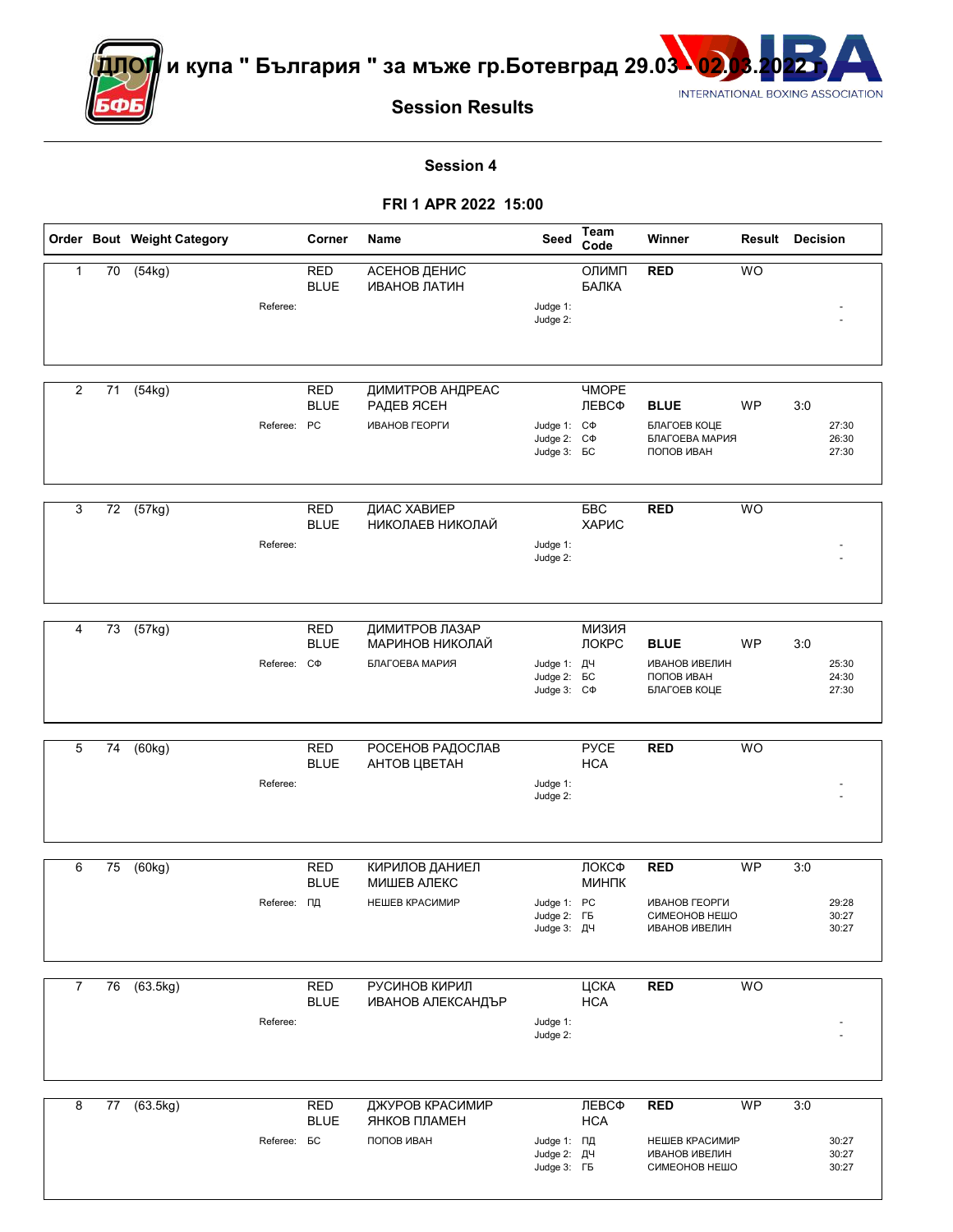

<mark>ДОГ</mark>∥ и купа " България " за мъже гр.Ботевград 29.03 - <mark>02</mark>



# **Session Results**

#### **Session 4**

### **FRI 1 APR 2022 15:00**

|    |    | Order Bout Weight Category |                    | Corner                    | Name                                             | Seed                                                   | Team<br>Code                  | Winner                                                          | Result     | Decision       |                         |
|----|----|----------------------------|--------------------|---------------------------|--------------------------------------------------|--------------------------------------------------------|-------------------------------|-----------------------------------------------------------------|------------|----------------|-------------------------|
| 9  | 78 | (67kg)                     | Referee: <b>FB</b> | RED<br><b>BLUE</b>        | PYMEHOB PYMEH<br>СЛАВЧЕВ ГЮРСЕС<br>СИМЕОНОВ НЕШО | Judge 1: <b>GC</b>                                     | БАЛКА<br><b>КИЗИЯ</b>         | <b>RED</b><br>ПОПОВ ИВАН                                        | <b>WP</b>  | 3:0            | 30:27                   |
|    |    |                            |                    |                           |                                                  | Judge 2: C $\Phi$<br>Judge 3: PC                       |                               | БЛАГОЕВ КОЦЕ<br>ИВАНОВ ГЕОРГИ                                   |            |                | 30:27<br>30:27          |
| 10 | 79 | (67kg)                     |                    | <b>RED</b>                | ЕВСТАТИЕВ ГЕОРГИ                                 |                                                        | ЛЕВСФ                         |                                                                 |            |                |                         |
|    |    |                            | Referee:           | <b>BLUE</b>               | КИРКОРОВ ВЕНСАН                                  | Judge 1:<br>Judge 2:                                   | ЦСКА                          | <b>BLUE</b>                                                     | <b>WO</b>  |                |                         |
| 11 | 80 | (71kg)                     |                    | <b>RED</b><br><b>BLUE</b> | КОЕВ НИКОЛАЙ<br>ИВАНОВ МИРОСЛАВ                  |                                                        | <b>PYCE</b><br><b>КИЗИЯ</b>   | <b>RED</b>                                                      | <b>WP</b>  | 3:0            |                         |
|    |    |                            | Referee: C $\Phi$  |                           | БЛАГОЕВ КОЦЕ                                     | Judge 1: ПД<br>Judge 2: C $\Phi$<br>Judge 3: <b>6C</b> |                               | НЕШЕВ КРАСИМИР<br>БЛАГОЕВА МАРИЯ<br>ПОПОВ ИВАН                  |            |                | 29:28<br>30:27<br>29:28 |
| 12 | 81 | (71kg)                     |                    | <b>RED</b>                | ЙОТОВ ВАНИСЛАВ                                   |                                                        | ЛОКСФ                         | <b>RED</b>                                                      | <b>WP</b>  | 3:0            |                         |
|    |    |                            | Referee: ДЧ        | <b>BLUE</b>               | <b>МИТЕВ КРИСТИЯН</b><br><b>ИВАНОВ ИВЕЛИН</b>    | Judge 1: FB<br>Judge 2: PC                             | ПИРИН                         | СИМЕОНОВ НЕШО<br>ИВАНОВ ГЕОРГИ                                  |            |                | * 28:28<br>29:27        |
|    |    |                            |                    |                           |                                                  | Judge 3: ПД                                            |                               | НЕШЕВ КРАСИМИР                                                  |            |                | * 28:28                 |
| 13 | 82 | (75kg)                     |                    | <b>RED</b>                | ЛУКАРОВ КИРИЛ                                    |                                                        | ПИРИН                         |                                                                 |            |                |                         |
|    |    |                            | Referee: PC        | <b>BLUE</b>               | ТРИФОНОВ КРИСТИЯН<br>ИВАНОВ ГЕОРГИ               | Judge 1: <b>GC</b><br>Judge 2: FB<br>Judge 3: C $\Phi$ | <b>BBC</b>                    | <b>BLUE</b><br>ПОПОВ ИВАН<br>СИМЕОНОВ НЕШО<br>БЛАГОЕВ КОЦЕ      | <b>RSC</b> | R <sub>2</sub> | 9:10<br>9:10<br>9:10    |
| 14 | 83 | (75kg)                     |                    | <b>RED</b>                | ЧАКМАКОВ ИВАН                                    |                                                        | ЛЕВСФ                         |                                                                 |            |                |                         |
|    |    |                            | Referee: C $\Phi$  | <b>BLUE</b>               | КИУАН РАМИ<br>БЛАГОЕВА МАРИЯ                     | Judge 1: ПД<br>Judge $2:$ $\mu$ 4<br>Judge 3: PC       | ЧБРЯГ                         | <b>BLUE</b><br>НЕШЕВ КРАСИМИР<br>ИВАНОВ ИВЕЛИН<br>ИВАНОВ ГЕОРГИ | <b>WP</b>  | 3:0            | 26:30<br>26:30<br>25:30 |
| 15 | 84 | (80kg)                     |                    | <b>RED</b><br><b>BLUE</b> | <b>НАЙДЕНОВ МАРИО</b><br>НЕДКОВ КАЛОЯН           |                                                        | <b>VIB BT</b><br><b>КИЗИЯ</b> | <b>RED</b>                                                      | <b>WP</b>  | 3:0            |                         |
|    |    |                            | Referee: ПД        |                           | НЕШЕВ КРАСИМИР                                   | Judge 1: C $\Phi$<br>Judge 2: FB<br>Judge 3: <b>BC</b> |                               | БЛАГОЕВА МАРИЯ<br>СИМЕОНОВ НЕШО<br>ПОПОВ ИВАН                   |            |                | 30:27<br>30:27<br>29:28 |
| 16 | 85 | (80kg)                     |                    | <b>RED</b>                | НИКОЛОВ КРИСТИЯН                                 |                                                        | ЦСКА                          | <b>RED</b>                                                      | WP         | 3:0            |                         |
|    |    |                            | Referee: ДЧ        | <b>BLUE</b>               | ДИШКОВ НИКОЛАЙ<br><b>ИВАНОВ ИВЕЛИН</b>           | Judge 1: ПД<br>Judge 2: PC<br>Judge 3: FB              | ПОБЕД                         | НЕШЕВ КРАСИМИР<br>ИВАНОВ ГЕОРГИ<br>СИМЕОНОВ НЕШО                |            |                | 30:27<br>30:27<br>30:27 |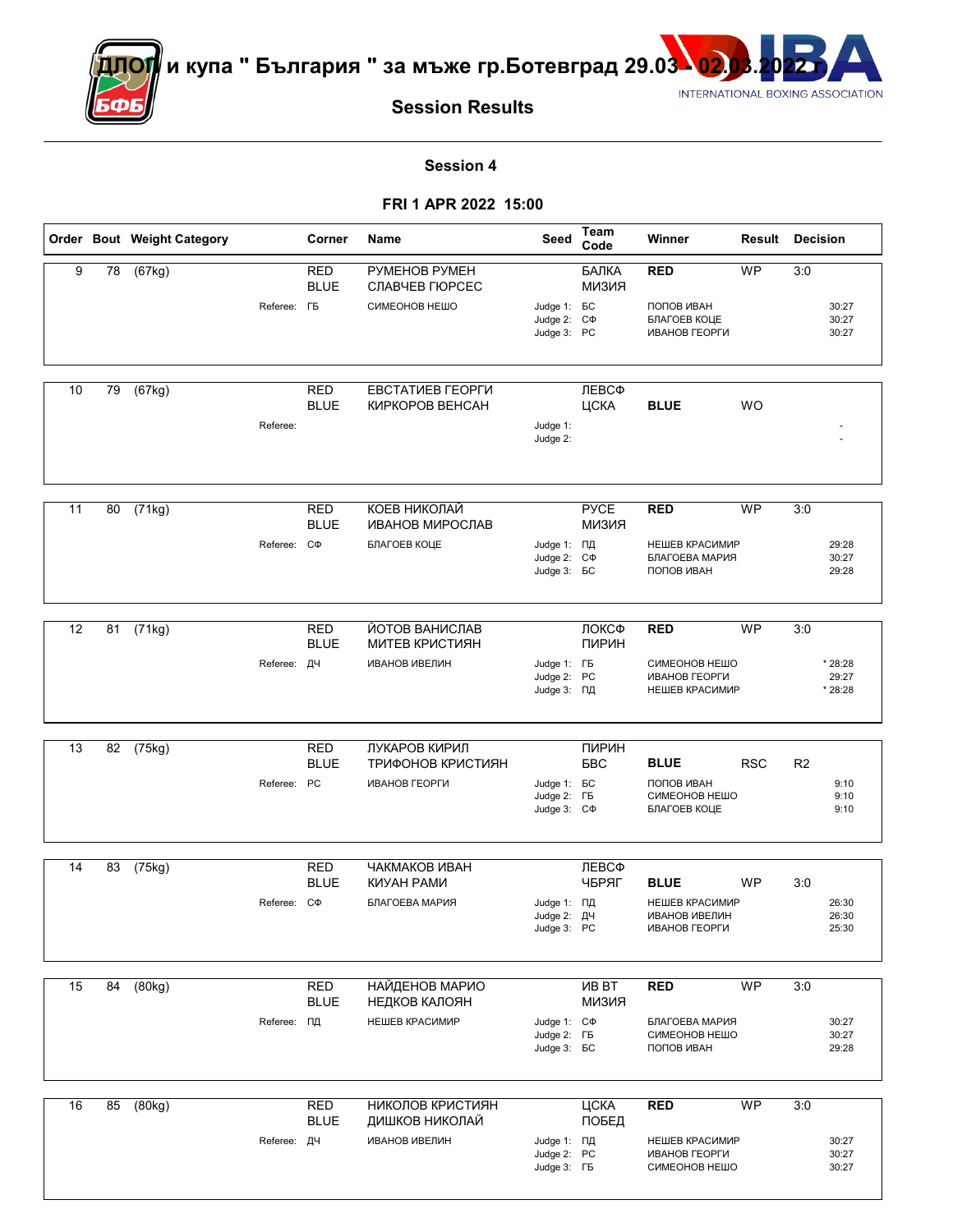

 $^{\prime}$ и купа " България " за мъже гр.Ботевград 29.03 $^{\bullet}$ 02



**Session Results**

#### **Session 4**

#### **FRI 1 APR 2022 15:00**

|    |    | Order Bout Weight Category |                    | Corner                          | Name                                         | Seed                                                  | <b>Team</b><br>Code   | Winner                                                                |            | <b>Result Decision</b>                    |
|----|----|----------------------------|--------------------|---------------------------------|----------------------------------------------|-------------------------------------------------------|-----------------------|-----------------------------------------------------------------------|------------|-------------------------------------------|
| 17 | 86 | (86kg)                     | Referee:           | <b>RED</b><br><b>BLUE</b>       | <b>ДИМИТРОВ КРИСТИЯН</b><br>АНГЕЛОВ АТАНАС   | Judge 1:<br>Judge 2:                                  | <b>ACKCH</b><br>ДИМОВ | <b>RED</b>                                                            | <b>WO</b>  |                                           |
|    |    |                            |                    |                                 |                                              |                                                       |                       |                                                                       |            |                                           |
| 18 | 87 | (86kg)                     | Referee:           | <b>RED</b><br><b>BLUE</b><br>БC | ПАНАЙОТОВ АДРИАН<br>ЕНЧЕВ ЕМИЛ<br>ПОПОВ ИВАН | Judge 1: C $\Phi$<br>Judge 2: C $\Phi$<br>Judge 3: ДЧ | ЛОКПД<br>СП ПЛ        | <b>BLUE</b><br>БЛАГОЕВ КОЦЕ<br>БЛАГОЕВА МАРИЯ<br><b>ИВАНОВ ИВЕЛИН</b> | <b>RSC</b> | R <sub>3</sub><br>19:19<br>19:19<br>19:19 |
|    |    |                            |                    |                                 |                                              |                                                       |                       |                                                                       |            |                                           |
| 19 | 88 | (92kg)                     |                    | <b>RED</b><br><b>BLUE</b>       | <b>НАЙДЕНОВ НАЙДЕН</b><br>СТАНКОВ РОБЕРТО    |                                                       | <b>KNKO</b><br>КРПОЛ  | <b>BLUE</b>                                                           | <b>RSC</b> | R1                                        |
|    |    |                            | Referee: <b>FB</b> |                                 | СИМЕОНОВ НЕШО                                | Judge 1: ПД<br>Judge 2: PC<br>Judge 3: C $\Phi$       |                       | НЕШЕВ КРАСИМИР<br>ИВАНОВ ГЕОРГИ<br>БЛАГОЕВА МАРИЯ                     |            |                                           |
| 20 | 89 | (92kg)                     |                    | <b>RED</b>                      | ДИМИТРОВ ДИМИТЪР                             |                                                       | <b>HCA</b>            | <b>RED</b>                                                            | <b>WO</b>  |                                           |
|    |    |                            | Referee:           | <b>BLUE</b>                     | АНТОНОВ СЕРГЕЙ                               | Judge 1:<br>Judge 2:                                  | ЧБРЯГ                 |                                                                       |            |                                           |
|    |    |                            |                    |                                 |                                              |                                                       |                       |                                                                       |            |                                           |
| 21 | 90 | $(+92kg)$                  |                    | <b>RED</b>                      | <b>ИВАНОВ ВАЛДЕМАР</b>                       |                                                       | БДИН                  |                                                                       |            |                                           |
|    |    |                            | Referee:           | <b>BLUE</b>                     | МИЛЕНКОВ ВАСИЛ                               | Judge 1:<br>Judge 2:                                  | <b>HCA</b>            | <b>BLUE</b>                                                           | <b>WO</b>  |                                           |
|    |    |                            |                    |                                 |                                              |                                                       |                       |                                                                       |            |                                           |
| 22 | 91 | $(+92kg)$                  |                    | <b>RED</b><br><b>BLUE</b>       | <b>РУСАНОВ ВАСИЛ</b><br>МОРЕХОН ЙОРДАН       |                                                       | КПВ<br>БBC            | <b>BLUE</b>                                                           | <b>WO</b>  |                                           |
|    |    |                            | Referee:           |                                 |                                              | Judge 1:<br>Judge 2:                                  |                       |                                                                       |            |                                           |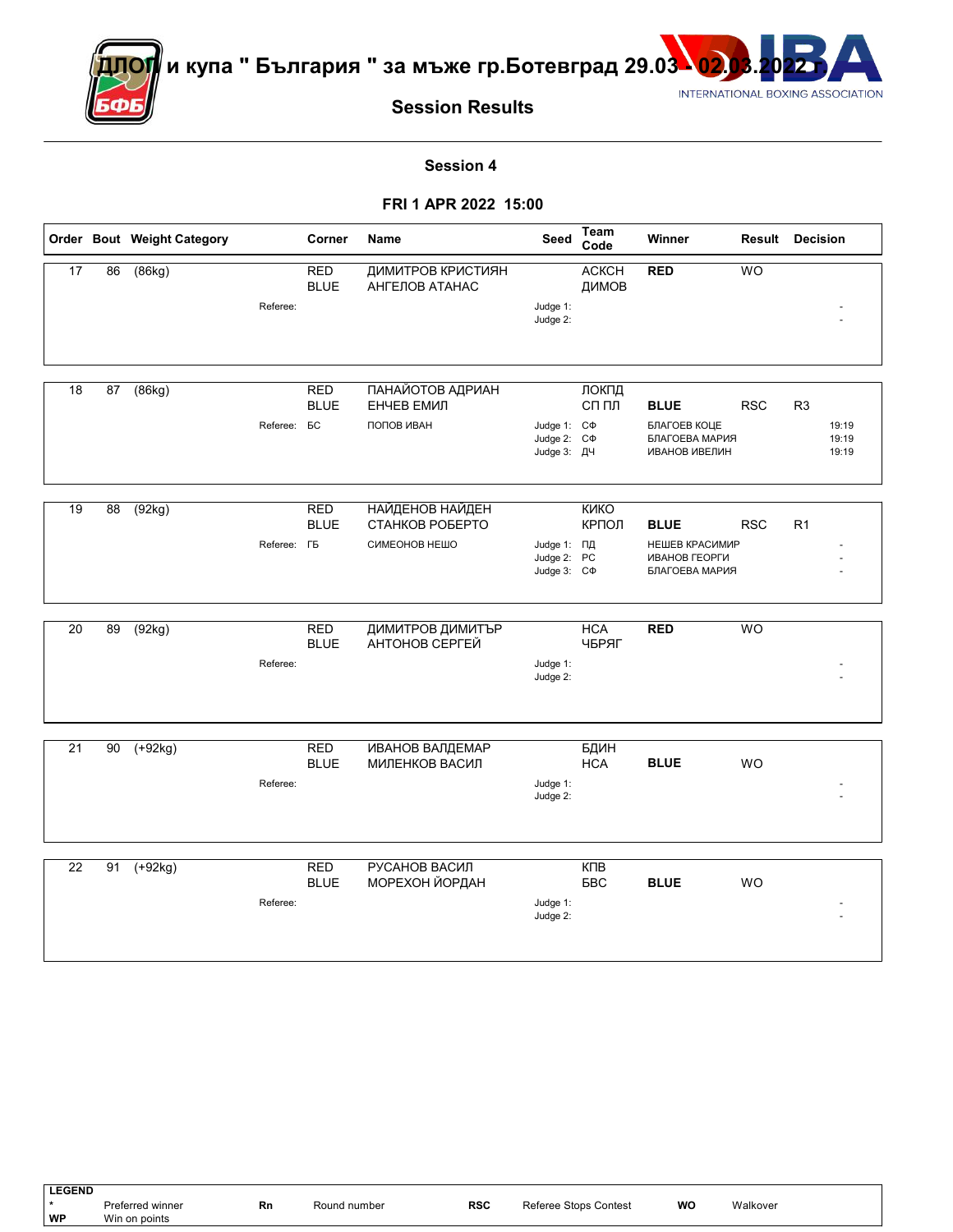

<mark>ДОГ</mark> и купа " България " за мъже гр.Ботевград 29.03 <mark>- 02</mark>



**Session Results**

**Session 5** 

**SAT 2 APR 2022 10:00**

|                |                 | Order Bout Weight Category |                    | Corner                    | Name                                      | Seed                                                   | Team<br>Code          | Winner                                                  |           | <b>Result Decision</b>  |
|----------------|-----------------|----------------------------|--------------------|---------------------------|-------------------------------------------|--------------------------------------------------------|-----------------------|---------------------------------------------------------|-----------|-------------------------|
| $\mathbf{1}$   | 92              | (54kg)                     | Referee:           | <b>RED</b><br><b>BLUE</b> | АСЕНОВ ДЕНИС<br>РАДЕВ ЯСЕН                | Judge 1:<br>Judge 2:                                   | ОЛИМП<br>ЛЕВСФ        | <b>BLUE</b>                                             | <b>WO</b> |                         |
|                |                 |                            |                    |                           |                                           |                                                        |                       |                                                         |           |                         |
| 2              | 93              | (57kg)                     |                    | <b>RED</b><br><b>BLUE</b> | ДИАС ХАВИЕР<br>МАРИНОВ НИКОЛАЙ            |                                                        | БBC<br>ЛОКРС          | <b>RED</b>                                              | <b>WP</b> | 3:0                     |
|                |                 |                            | Referee: <b>BC</b> |                           | ПОПОВ ИВАН                                | Judge 1: ДЧ<br>Judge 2: FB<br>Judge 3: ПД              |                       | <b>ИВАНОВ ИВЕЛИН</b><br>СИМЕОНОВ НЕШО<br>НЕШЕВ КРАСИМИР |           | 30:25<br>30:27<br>30:26 |
| 3              | 94              | (60kg)                     |                    | <b>RED</b>                | РОСЕНОВ РАДОСЛАВ                          |                                                        | <b>PYCE</b>           | <b>RED</b>                                              | <b>WO</b> |                         |
|                |                 |                            |                    | <b>BLUE</b>               | КИРИЛОВ ДАНИЕЛ                            |                                                        | ЛОКСФ                 |                                                         |           |                         |
|                |                 |                            | Referee:           |                           |                                           | Judge 1:<br>Judge 2:                                   |                       |                                                         |           |                         |
|                |                 |                            |                    |                           |                                           |                                                        |                       |                                                         |           |                         |
| 4              | 95              | (63.5kg)                   |                    | <b>RED</b><br><b>BLUE</b> | РУСИНОВ КИРИЛ<br>ДЖУРОВ КРАСИМИР          |                                                        | ЦСКА<br>ЛЕВСФ         | <b>BLUE</b>                                             | <b>WP</b> | 3:0                     |
|                |                 |                            | Referee: C $\Phi$  |                           | БЛАГОЕВА МАРИЯ                            | Judge 1: PC<br>Judge 2: <b>6C</b><br>Judge 3: C $\Phi$ |                       | ИВАНОВ ГЕОРГИ<br>ПОПОВ ИВАН<br>БЛАГОЕВ КОЦЕ             |           | 27:30<br>27:30<br>27:30 |
|                |                 |                            |                    |                           |                                           |                                                        |                       |                                                         |           |                         |
| 5              | 96              | (67kg)                     |                    | <b>RED</b><br><b>BLUE</b> | PYMEHOB PYMEH<br>КИРКОРОВ ВЕНСАН          |                                                        | БАЛКА<br>ЦСКА         | <b>BLUE</b>                                             | <b>WP</b> | 2:1                     |
|                |                 |                            | Referee: ПД        |                           | НЕШЕВ КРАСИМИР                            | Judge 1: ДЧ<br>Judge 2: FB<br>Judge 3: <b>6C</b>       |                       | <b>ИВАНОВ ИВЕЛИН</b><br>СИМЕОНОВ НЕШО<br>ПОПОВ ИВАН     |           | 29:28<br>28:29<br>28:29 |
|                |                 |                            |                    |                           |                                           |                                                        |                       |                                                         |           |                         |
| 6              | 97              | (71kg)                     |                    | <b>RED</b><br><b>BLUE</b> | КОЕВ НИКОЛАЙ<br>ЙОТОВ ВАНИСЛАВ            |                                                        | <b>PYCE</b><br>ЛОКСФ  | <b>RED</b>                                              | <b>WO</b> |                         |
|                |                 |                            | Referee:           |                           |                                           | Judge 1:<br>Judge 2:                                   |                       |                                                         |           |                         |
|                |                 |                            |                    |                           |                                           |                                                        |                       |                                                         |           |                         |
| $\overline{7}$ | $\overline{98}$ | (75kg)                     |                    | <b>RED</b><br><b>BLUE</b> | ТРИФОНОВ КРИСТИЯН<br>КИУАН РАМИ           |                                                        | БBC<br>ЧБРЯГ          | <b>BLUE</b>                                             | <b>WO</b> |                         |
|                |                 |                            | Referee:           |                           |                                           | Judge 1:<br>Judge 2:                                   |                       |                                                         |           |                         |
|                |                 |                            |                    |                           |                                           |                                                        |                       |                                                         |           |                         |
| 8              | 99              | (80kg)                     |                    | <b>RED</b><br><b>BLUE</b> | <b>НАЙДЕНОВ МАРИО</b><br>НИКОЛОВ КРИСТИЯН |                                                        | <b>VIB BT</b><br>ЦСКА | <b>BLUE</b>                                             | WP        | 3:0                     |
|                |                 |                            | Referee: PC        |                           | ИВАНОВ ГЕОРГИ                             | Judge 1: C $\Phi$<br>Judge 2: ПД<br>Judge 3: FB        |                       | БЛАГОЕВА МАРИЯ<br>НЕШЕВ КРАСИМИР<br>СИМЕОНОВ НЕШО       |           | 28:29<br>27:30<br>28:29 |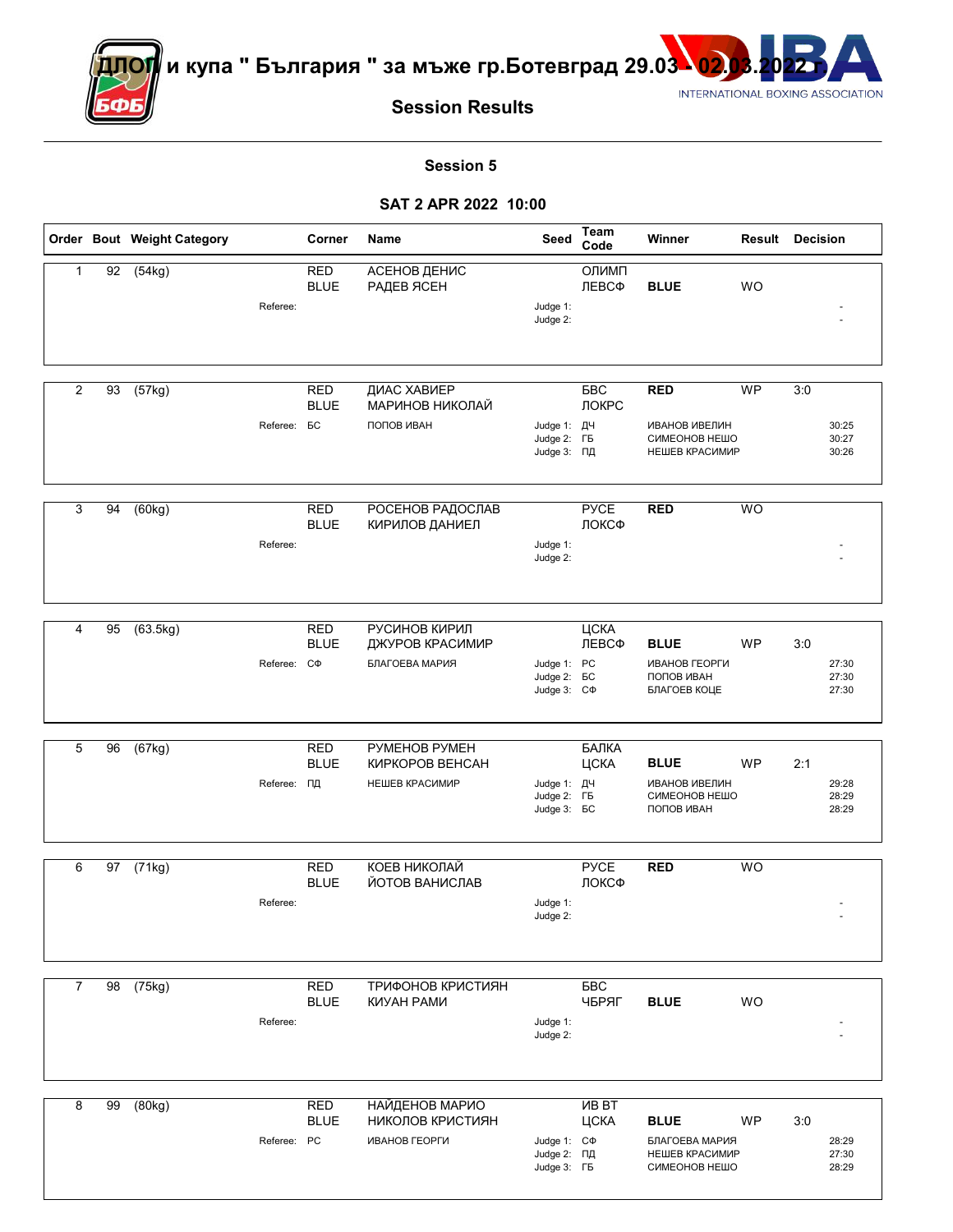

ПО<mark>Г∥</mark> и купа " България " за мъже гр.Ботевград 29.03 <mark>.02.03.20</mark>22



# **Session Results**

#### **Session 5**

### **SAT 2 APR 2022 10:00**

|    |     | Order Bout Weight Category |                    | Corner                    | <b>Name</b>                         | <b>Seed</b>                                          | Team<br>Code             | <b>Winner</b>                                       | Result     | <b>Decision</b>      |
|----|-----|----------------------------|--------------------|---------------------------|-------------------------------------|------------------------------------------------------|--------------------------|-----------------------------------------------------|------------|----------------------|
| 9  | 100 | (86kg)                     |                    | <b>RED</b><br><b>BLUE</b> | ДИМИТРОВ КРИСТИЯН<br>ЕНЧЕВ ЕМИЛ     |                                                      | <b>ACKCH</b><br>СП ПЛ    | <b>RED</b>                                          | <b>WO</b>  |                      |
|    |     |                            | Referee:           |                           |                                     | Judge 1:<br>Judge 2:                                 |                          |                                                     |            |                      |
|    |     |                            |                    |                           |                                     |                                                      |                          |                                                     |            |                      |
| 10 | 101 | (92kg)                     |                    | <b>RED</b><br><b>BLUE</b> | СТАНКОВ РОБЕРТО<br>ДИМИТРОВ ДИМИТЪР |                                                      | КРПОЛ<br><b>HCA</b>      | <b>BLUE</b>                                         | <b>RSC</b> | R <sub>2</sub>       |
|    |     |                            | Referee: ДЧ        |                           | <b>ИВАНОВ ИВЕЛИН</b>                | Judge 1: C $\Phi$<br>Judge 2: $C\Phi$<br>Judge 3: ПД |                          | БЛАГОЕВ КОЦЕ<br>БЛАГОЕВА МАРИЯ<br>НЕШЕВ КРАСИМИР    |            | 8:10<br>8:10<br>9:10 |
|    |     |                            |                    |                           |                                     |                                                      |                          |                                                     |            |                      |
| 11 | 102 | $(+92kg)$                  |                    | <b>RED</b><br><b>BLUE</b> | МИЛЕНКОВ ВАСИЛ<br>МОРЕХОН ЙОРДАН    |                                                      | <b>HCA</b><br><b>BBC</b> | <b>BLUE</b>                                         | <b>RSC</b> | R <sub>1</sub>       |
|    |     |                            | Referee: <b>FB</b> |                           | СИМЕОНОВ НЕШО                       | Judge 1: <b>BC</b><br>Judge 2: ДЧ<br>Judge 3: PC     |                          | ПОПОВ ИВАН<br><b>ИВАНОВ ИВЕЛИН</b><br>ИВАНОВ ГЕОРГИ |            |                      |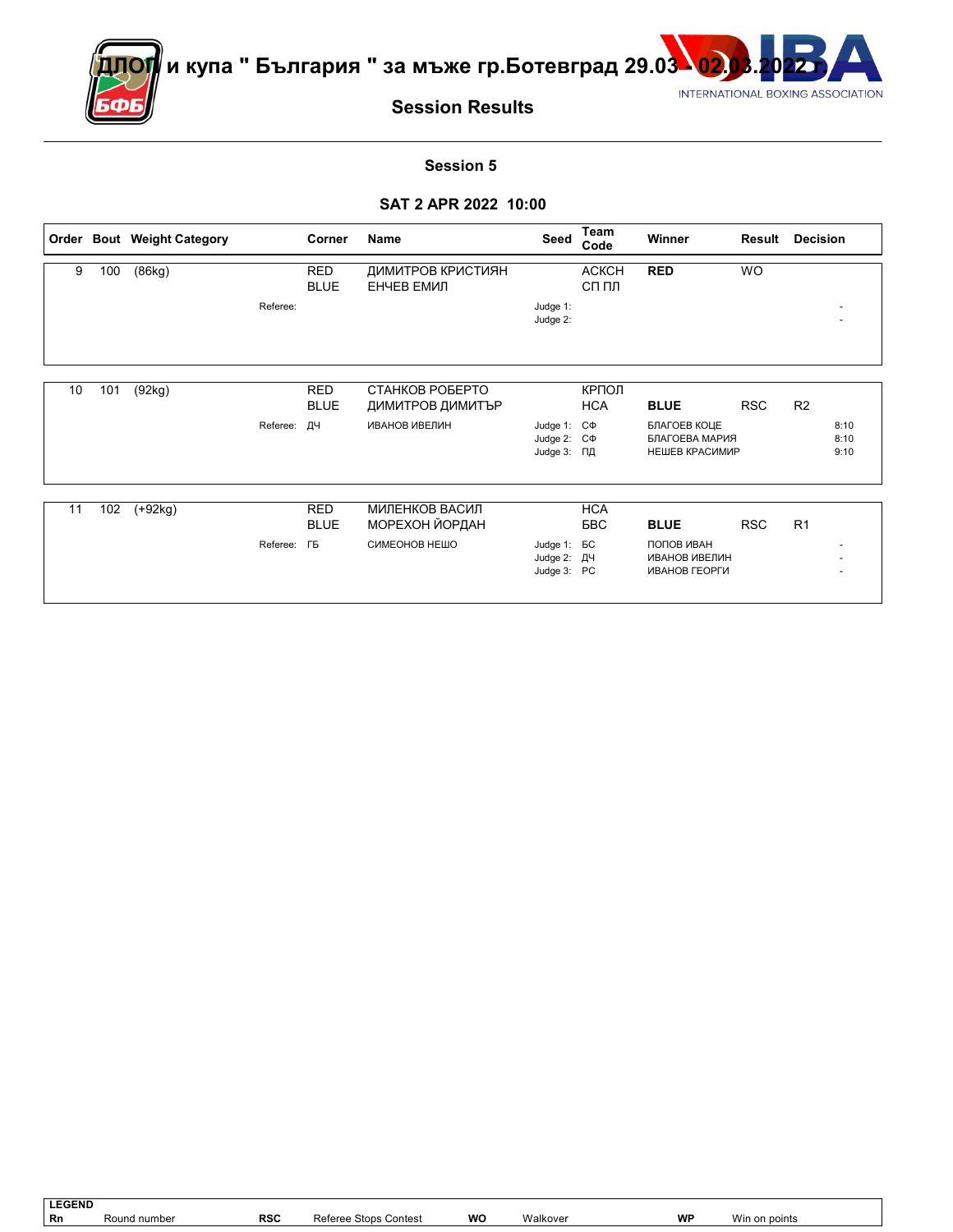

 **(51 kg)**

ጠ

INTERNATIONAL BOXING ASSOCIATION

**Draw Sheet**



| <b>NOTES</b>   |                                                                                                                                                                                                                                                                                                          |              |    |               |  |  |  |  |  |  |
|----------------|----------------------------------------------------------------------------------------------------------------------------------------------------------------------------------------------------------------------------------------------------------------------------------------------------------|--------------|----|---------------|--|--|--|--|--|--|
|                | Sorting order for ranked 3rd: from semifinals, first, loser against the gold medallist, second, loser against the silver medallist. For ranked 5th: from quarterfinals, same criteria<br>to list the first two losers and then, loser against 1st listed with ranking 3, then 2nd listed with ranking 3. |              |    |               |  |  |  |  |  |  |
| <b>LEGEND</b>  |                                                                                                                                                                                                                                                                                                          |              |    |               |  |  |  |  |  |  |
| KО<br>Knockout | Rn                                                                                                                                                                                                                                                                                                       | Round number | WP | Win on points |  |  |  |  |  |  |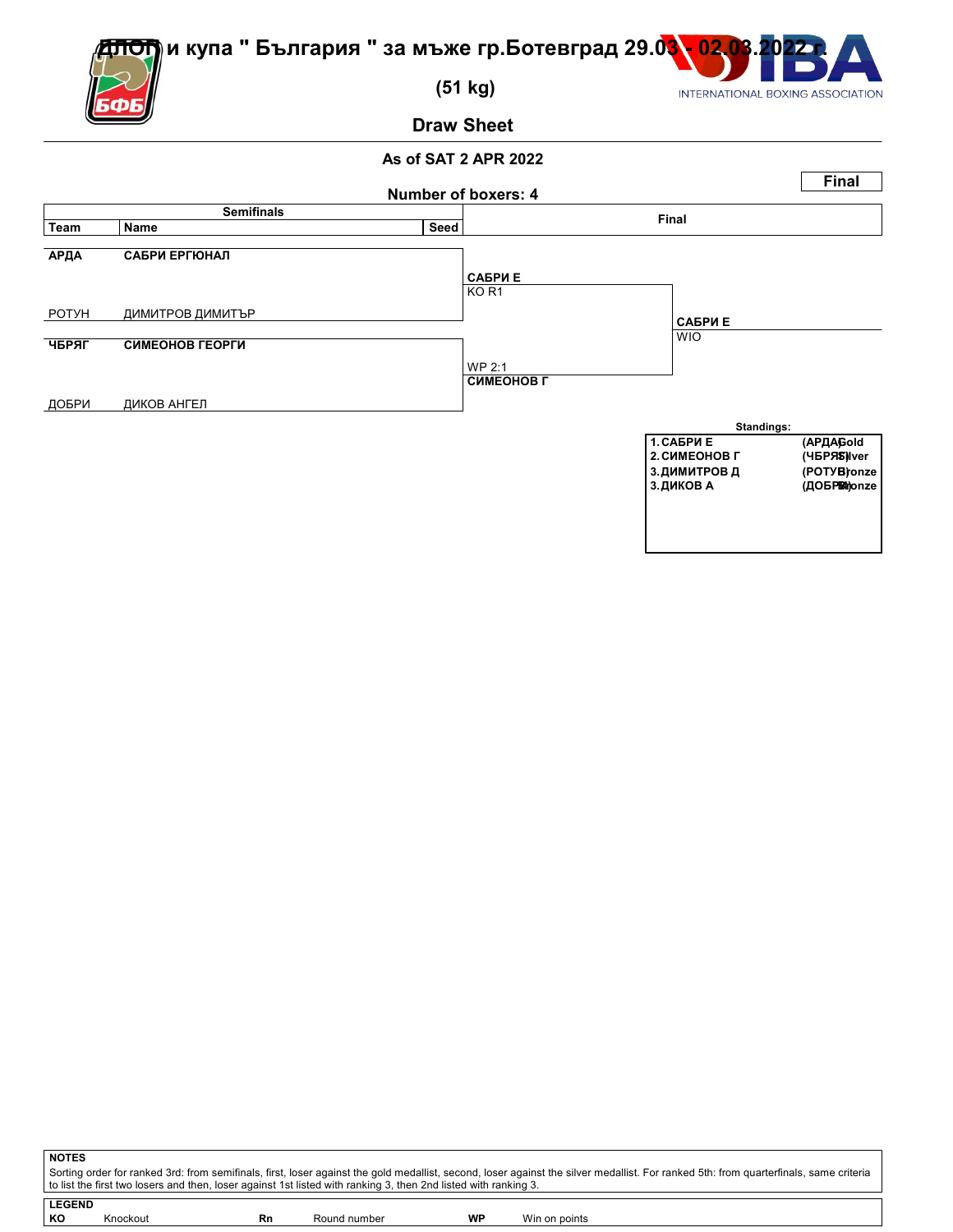ОП) и купа " България " за мъже гр.Ботевград 29.0<mark>3 - 02.</mark>



 **(54 kg)**

INTERNATIONAL BOXING ASSOCIATION

**Draw Sheet**

# **As of SAT 2 APR 2022**



**NOTES** Sorting order for ranked 3rd: from semifinals, first, loser against the gold medallist, second, loser against the silver medallist. For ranked 5th: from quarterfinals, same criteria to list the first two losers and then, loser against 1st listed with ranking 3, then 2nd listed with ranking 3. **LEGEND**

**WO** Walkover **WP** Win on points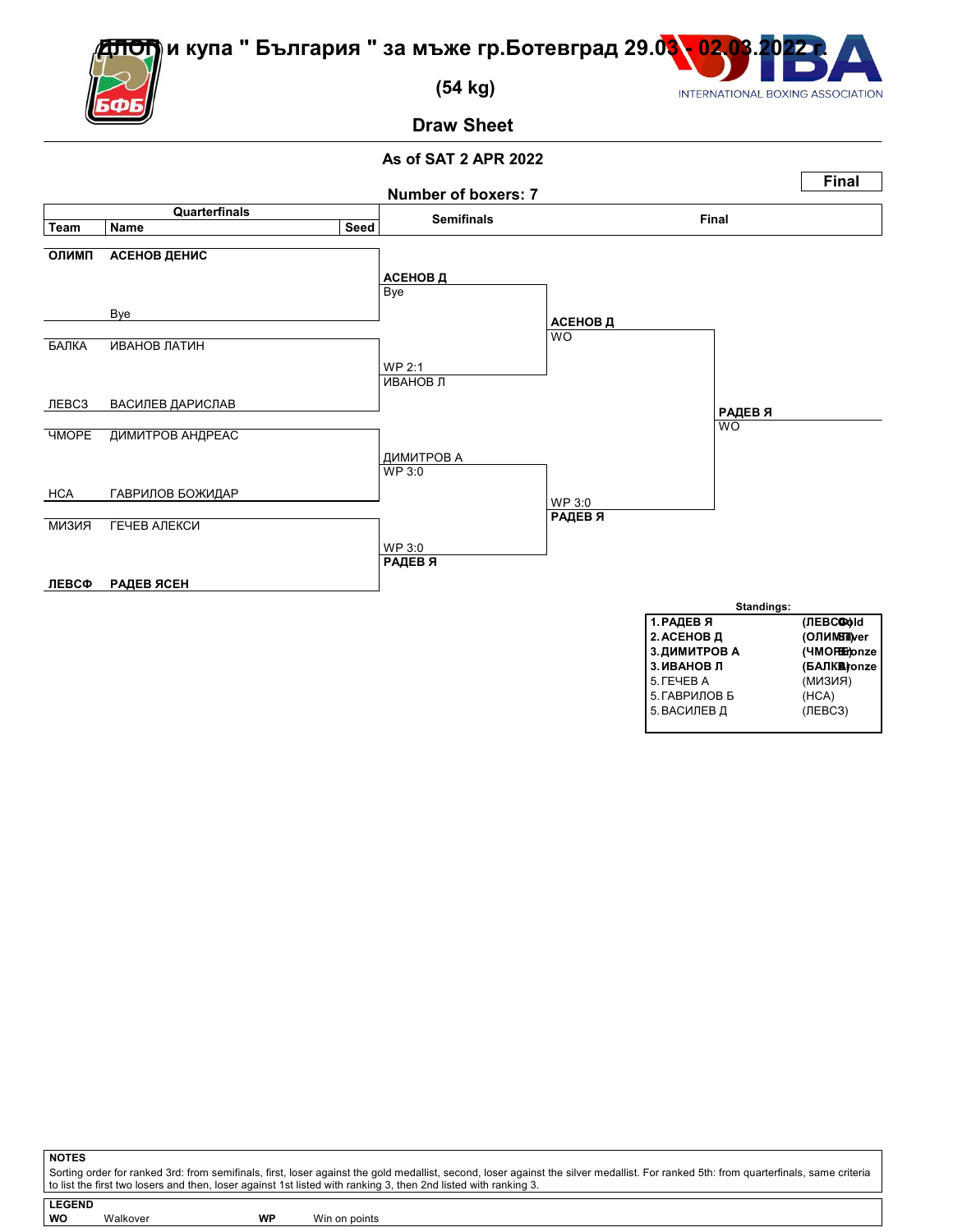

5. НИКОЛОВ А

5. ВАСИЛЕВ Н (HCA)

 **(57 kg)**

m

**Draw Sheet**



| <b>NOTES</b>  |              |            |                                                                                                                                                                                                                                                                                                          |    |          |    |               |  |
|---------------|--------------|------------|----------------------------------------------------------------------------------------------------------------------------------------------------------------------------------------------------------------------------------------------------------------------------------------------------------|----|----------|----|---------------|--|
|               |              |            | Sorting order for ranked 3rd: from semifinals, first, loser against the gold medallist, second, loser against the silver medallist. For ranked 5th: from quarterfinals, same criteria<br>to list the first two losers and then, loser against 1st listed with ranking 3, then 2nd listed with ranking 3. |    |          |    |               |  |
| <b>LEGEND</b> |              |            |                                                                                                                                                                                                                                                                                                          |    |          |    |               |  |
| Rn            | Round number | <b>RSC</b> | Referee Stops Contest                                                                                                                                                                                                                                                                                    | wo | Walkover | WP | Win on points |  |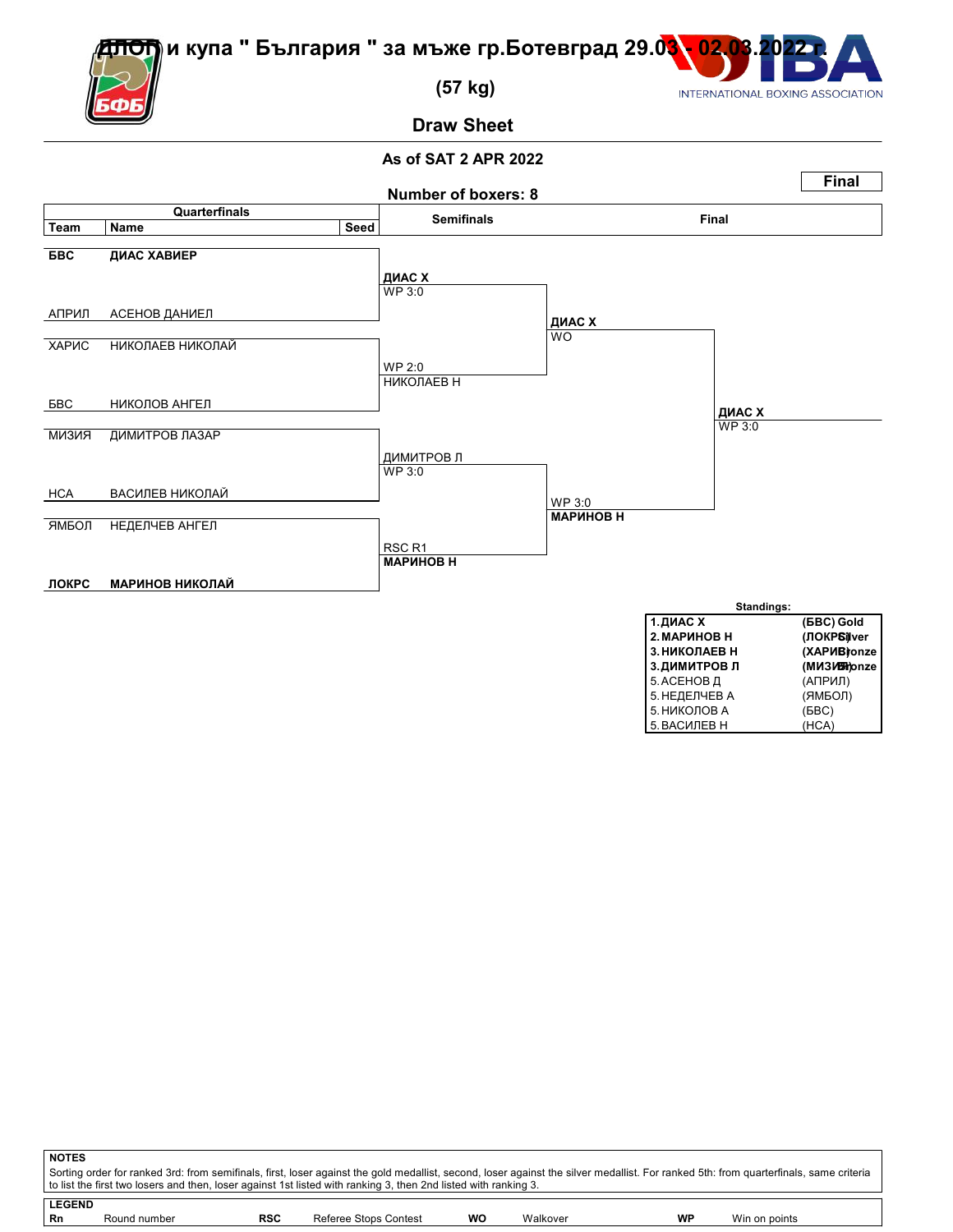<del>ОП</del>)и купа " България " за мъже гр.Ботевград 29.0<mark>3 - 02</mark>.



 **(60 kg)**

INTERNATIONAL BOXING ASSOCIATION

**Draw Sheet**

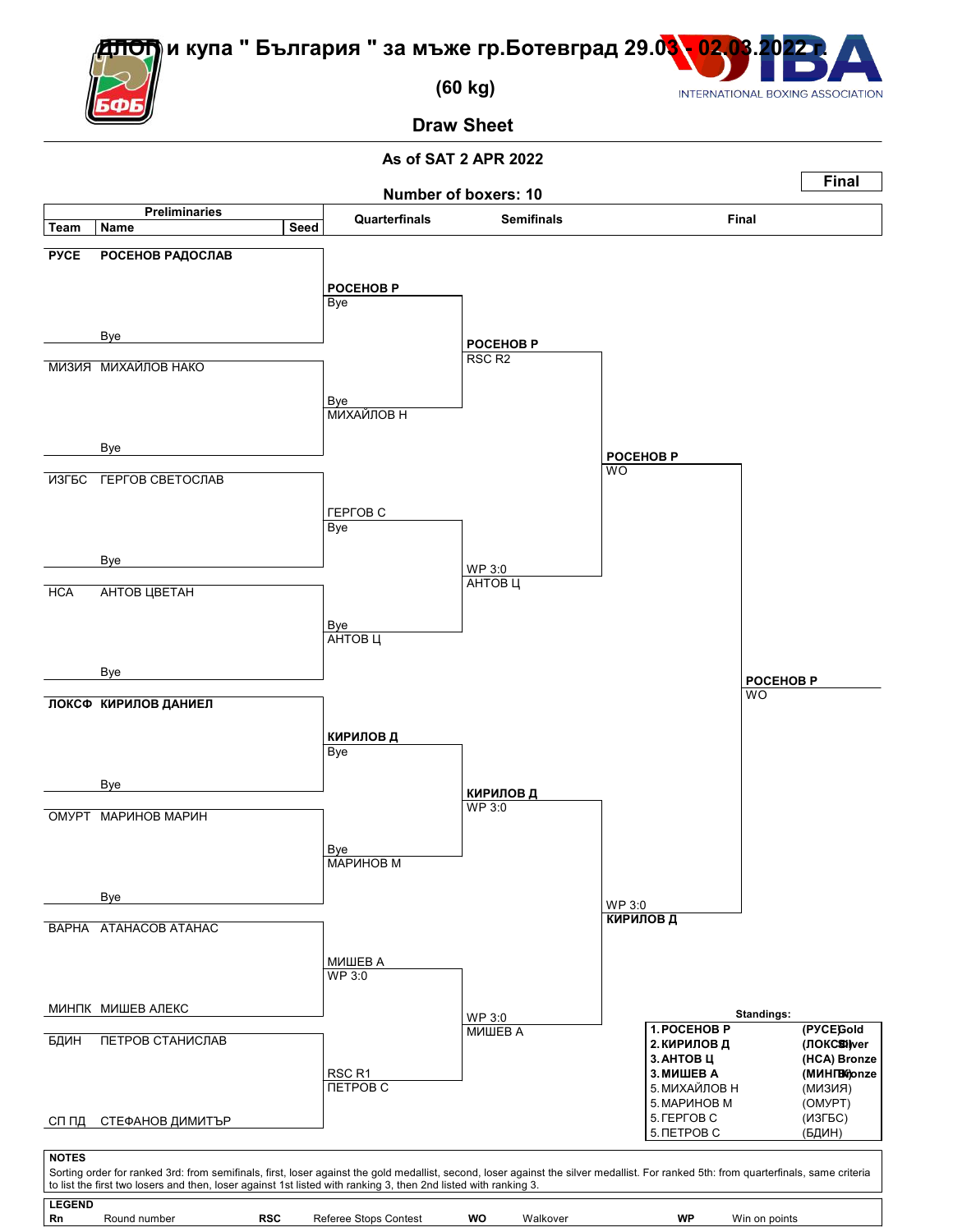

 **(63.5 kg)**

INTERNATIONAL BOXING ASSOCIATION

**Draw Sheet**

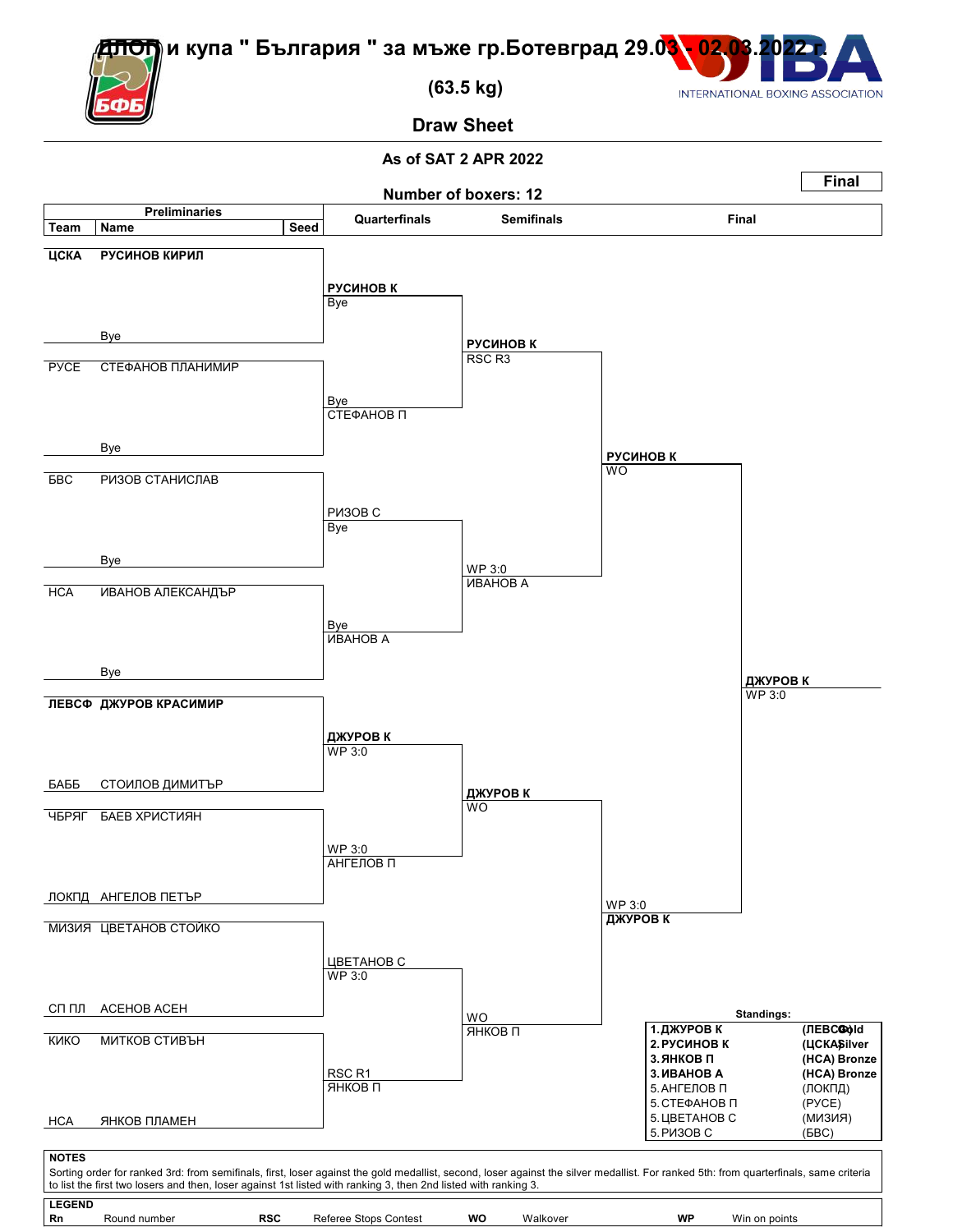<del>ОЛ</del>) и купа " България " за мъже гр.Ботевград 29.0<mark>3 - 02.0</mark>



 **(67 kg)**

**Draw Sheet**

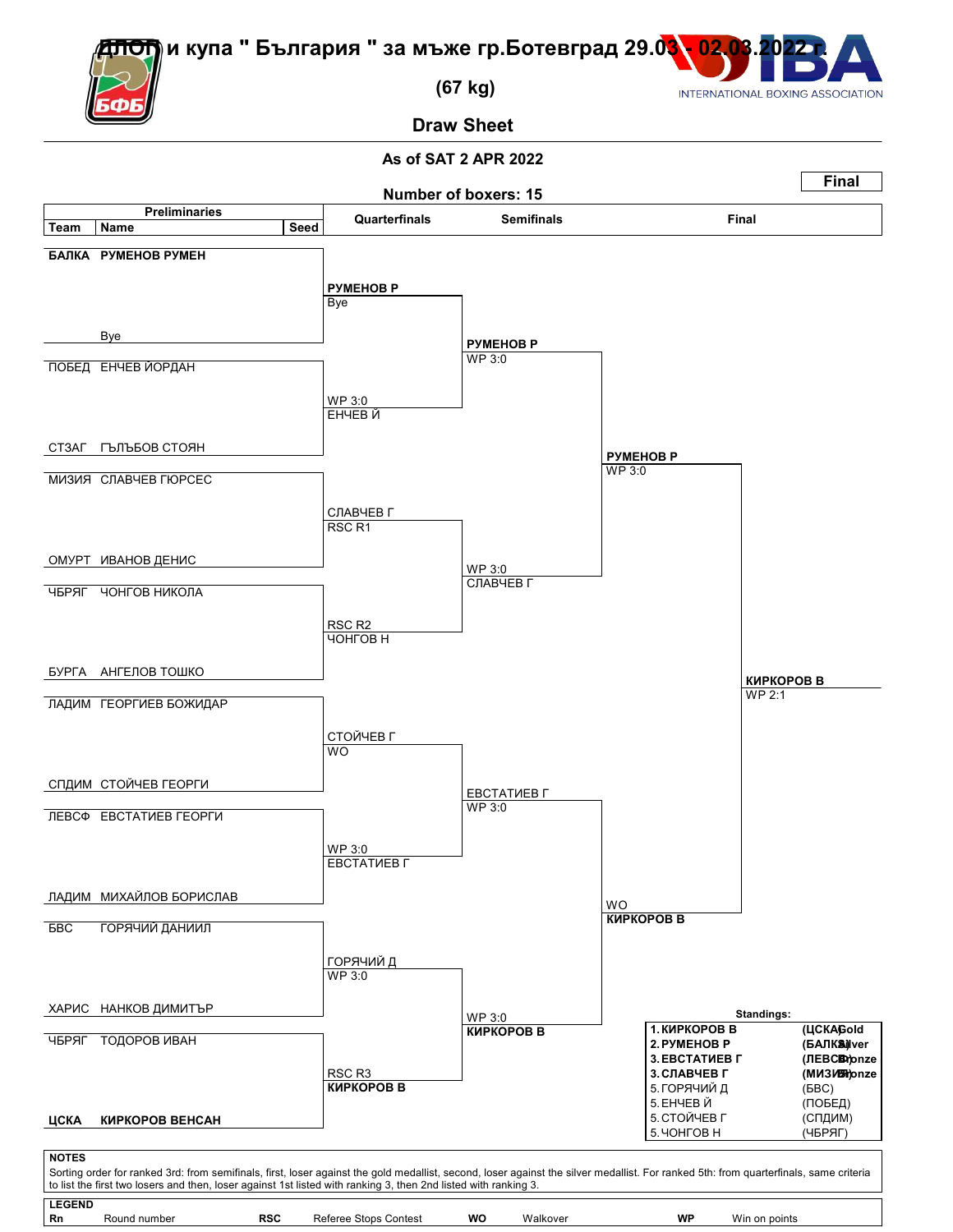ОП) и купа " България " за мъже гр.Ботевград 29.03<mark>. 02.03</mark>



 **(71 kg)**

**Draw Sheet**



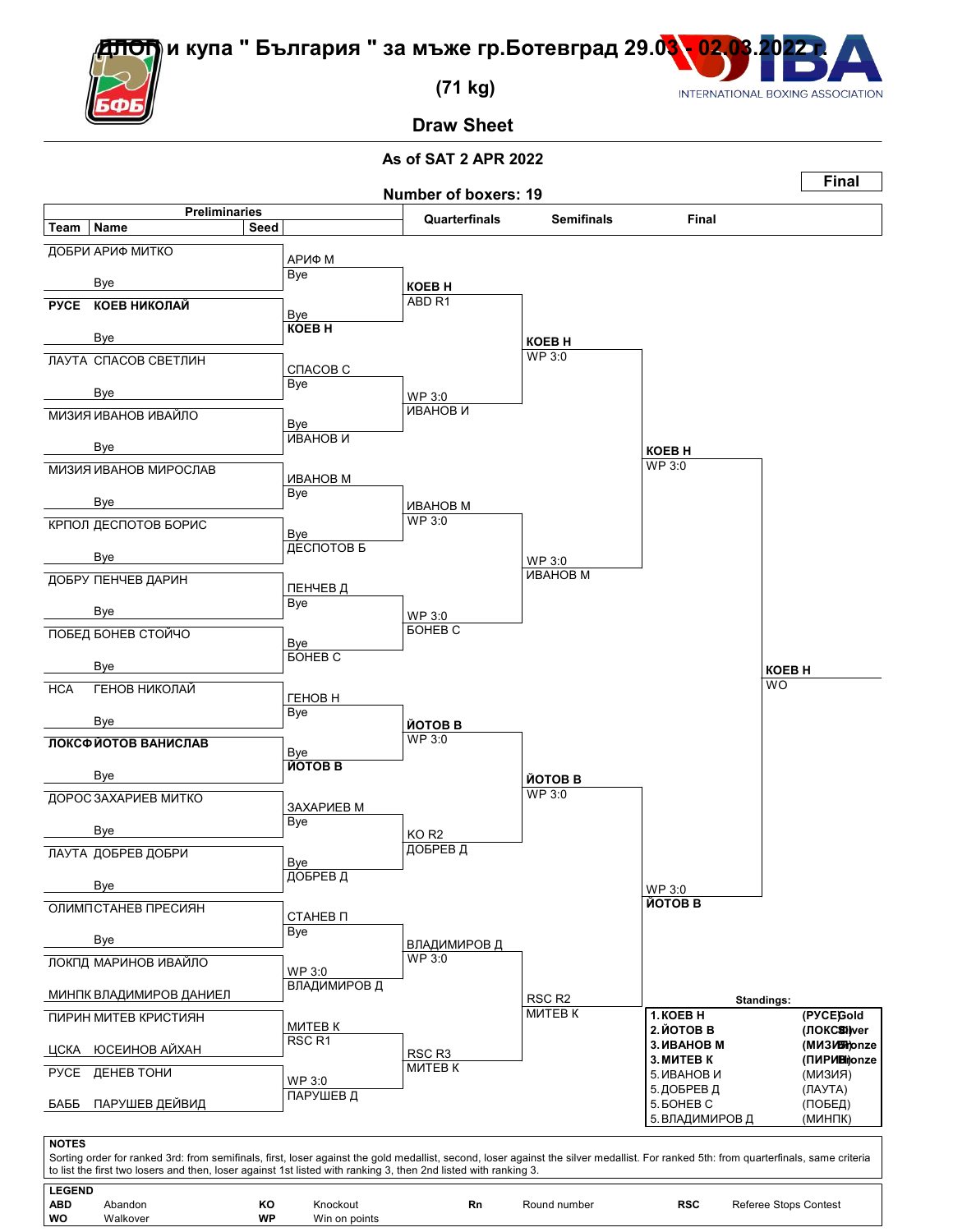

 **(75 kg)**

## **Draw Sheet**

### **As of SAT 2 APR 2022**



| <u>INIJAH F</u> | (185718)IU            |
|-----------------|-----------------------|
| 2. ТРИФОНОВ К   | ( <b>GBC</b> ) Silver |
| 3. ЧАКМАКОВ И   | (JIEBCENthonze        |
| 3. ЛУКАРОВ К    | (ПИРИВі)onze          |
| 5. ГЪЛЪБОВ К    | (KNKO)                |
| 5. ЛЮДМИЛОВ Д   | (CENTE)               |
| 5. ГОРАНОВ Б    | $(CH \Pi)$            |
| 5. ГЕОРГИЕВ К   | (СЛАВИ)               |

INTERNATIONAL BOXING ASSOCIATION

| ∣ NOTES                                                                                                                                                                               |                                                                                                                 |     |                       |    |          |    |               |  |  |  |
|---------------------------------------------------------------------------------------------------------------------------------------------------------------------------------------|-----------------------------------------------------------------------------------------------------------------|-----|-----------------------|----|----------|----|---------------|--|--|--|
| Sorting order for ranked 3rd: from semifinals, first, loser against the gold medallist, second, loser against the silver medallist. For ranked 5th: from quarterfinals, same criteria |                                                                                                                 |     |                       |    |          |    |               |  |  |  |
|                                                                                                                                                                                       | to list the first two losers and then, loser against 1st listed with ranking 3, then 2nd listed with ranking 3. |     |                       |    |          |    |               |  |  |  |
|                                                                                                                                                                                       |                                                                                                                 |     |                       |    |          |    |               |  |  |  |
| <b>LEGEND</b>                                                                                                                                                                         |                                                                                                                 |     |                       |    |          |    |               |  |  |  |
| l Rn                                                                                                                                                                                  | Round number                                                                                                    | RSC | Referee Stops Contest | WO | Walkover | WP | Win on points |  |  |  |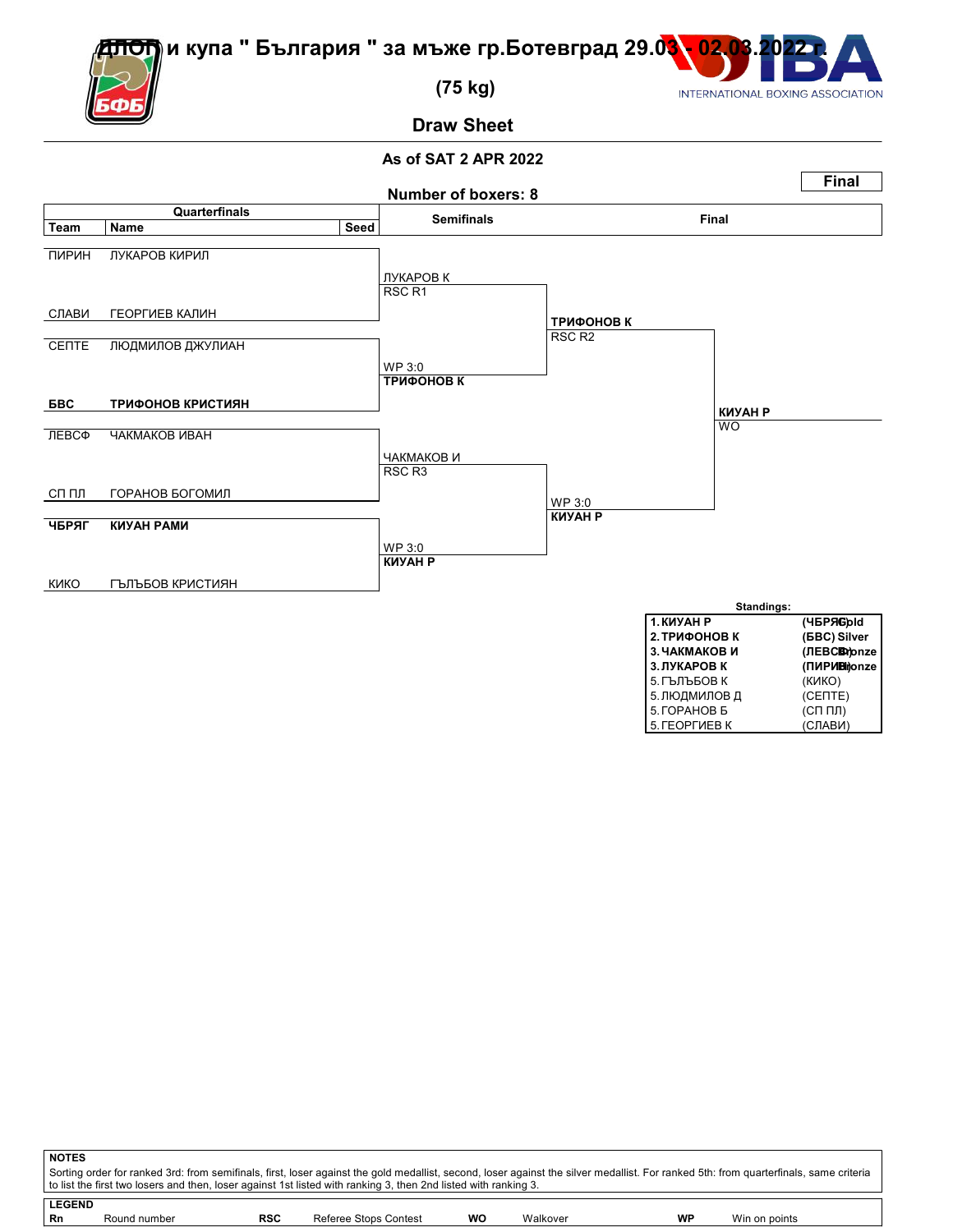

 **(80 kg)**

INTERNATIONAL BOXING ASSOCIATION

**Draw Sheet**

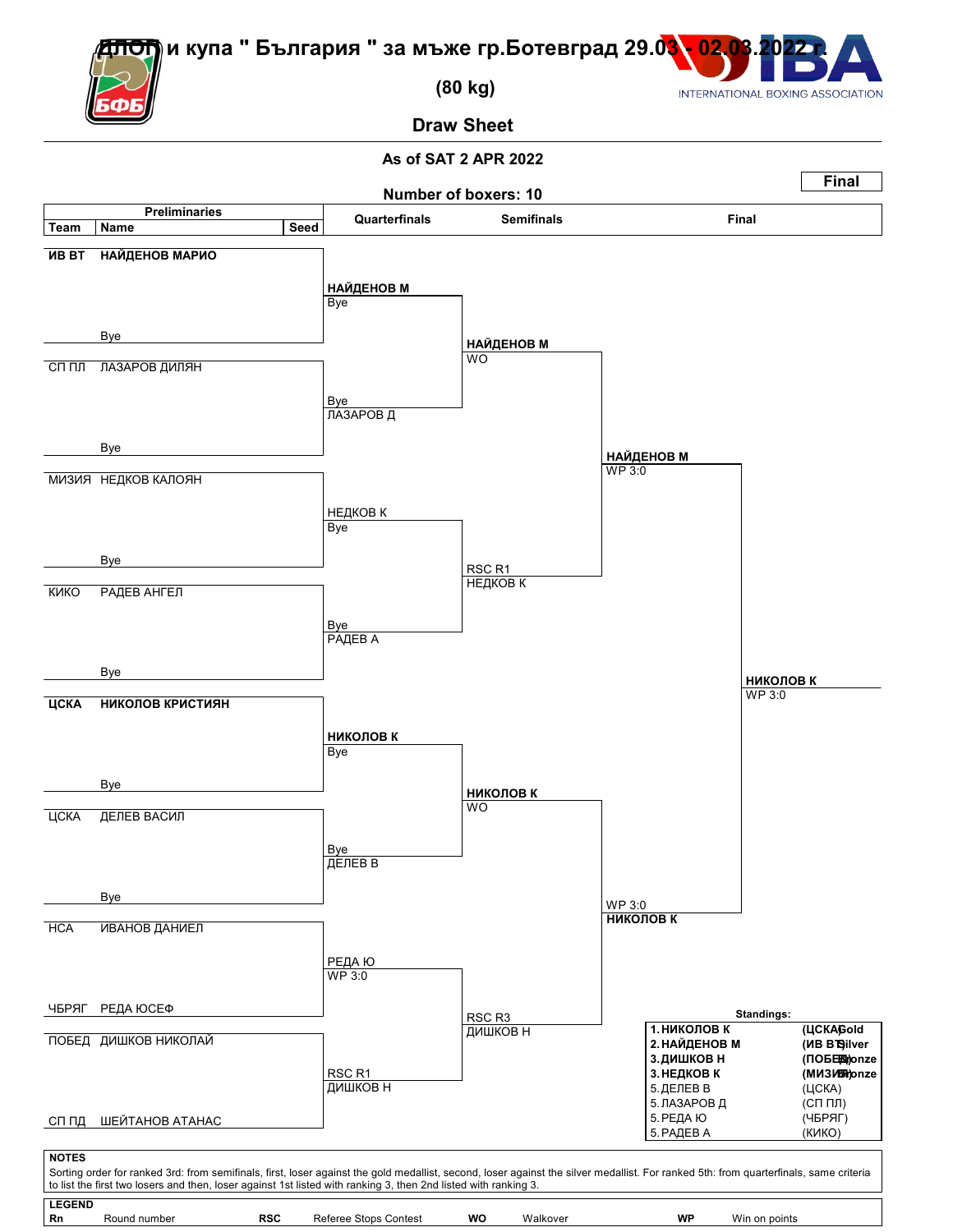

 **(86 kg)**

# **Draw Sheet**

### **As of SAT 2 APR 2022**



5.СТОЯНОВ Н (ЯМБОЛ)

INTERNATIONAL BOXING ASSOCIATION

**NOTES** Sorting order for ranked 3rd: from semifinals, first, loser against the gold medallist, second, loser against the silver medallist. For ranked 5th: from quarterfinals, same criteria to list the first two losers and then, loser against 1st listed with ranking 3, then 2nd listed with ranking 3. **LEGEND**

| KO | Knockout<br>. | Rn | Round number<br>. | <b>RSC</b> | Referee Stops Contest | wo | Walkover |
|----|---------------|----|-------------------|------------|-----------------------|----|----------|
| WP | Win on points |    |                   |            |                       |    |          |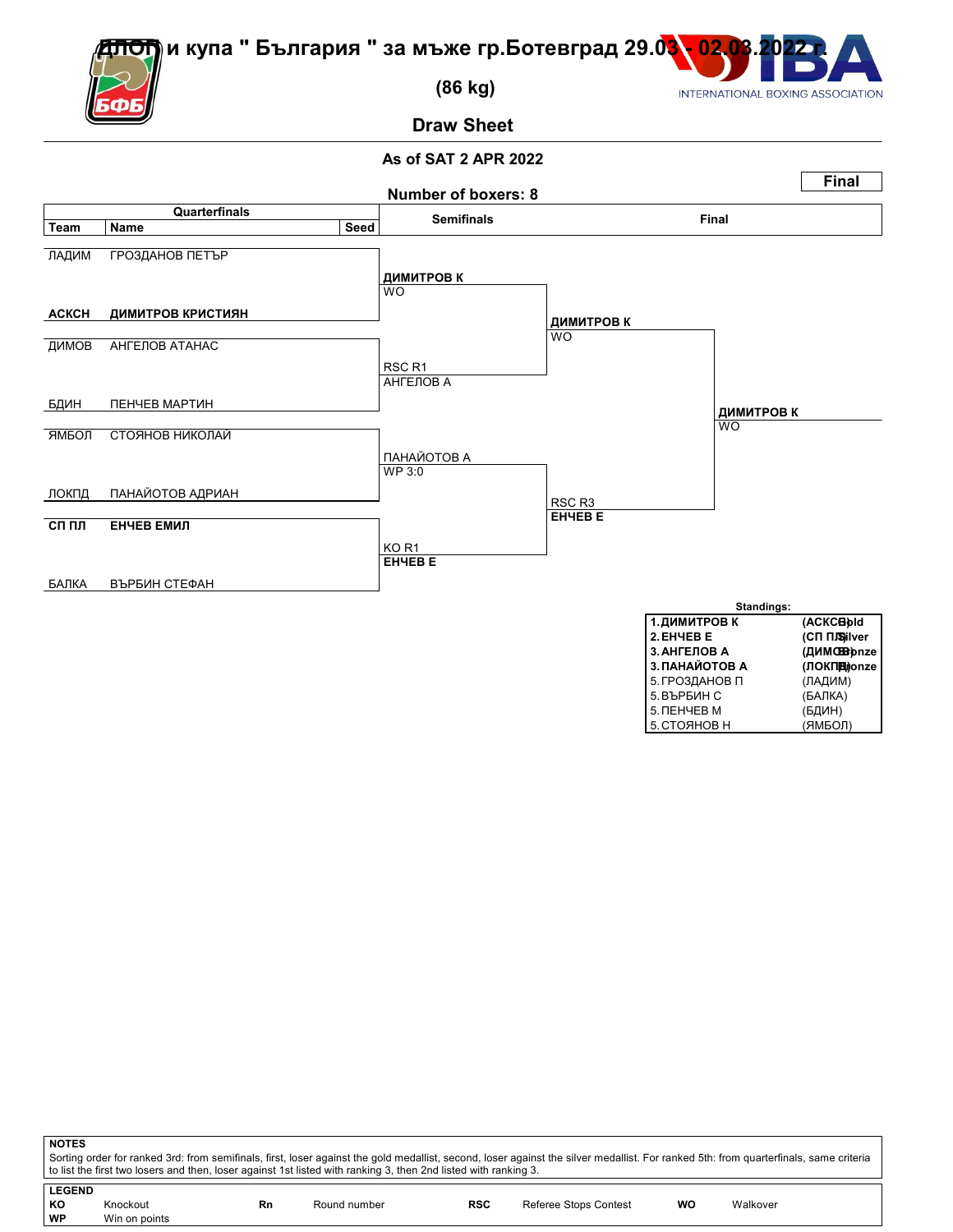<del>О</del>П) и купа " България " за мъже гр.Ботевград 29.0<mark>3 - 02.</mark>



 **(92 kg)**

INTERNATIONAL BOXING ASSOCIATION

**Draw Sheet**



| <b>NOTES</b>  |                                                                                                                                                                                                                                                                                                          |            |                       |    |          |  |  |  |  |  |
|---------------|----------------------------------------------------------------------------------------------------------------------------------------------------------------------------------------------------------------------------------------------------------------------------------------------------------|------------|-----------------------|----|----------|--|--|--|--|--|
|               | Sorting order for ranked 3rd: from semifinals, first, loser against the gold medallist, second, loser against the silver medallist. For ranked 5th: from quarterfinals, same criteria<br>to list the first two losers and then, loser against 1st listed with ranking 3, then 2nd listed with ranking 3. |            |                       |    |          |  |  |  |  |  |
|               |                                                                                                                                                                                                                                                                                                          |            |                       |    |          |  |  |  |  |  |
| <b>LEGEND</b> |                                                                                                                                                                                                                                                                                                          |            |                       |    |          |  |  |  |  |  |
| Rn            | Round number                                                                                                                                                                                                                                                                                             | <b>RSC</b> | Referee Stops Contest | wo | Walkover |  |  |  |  |  |